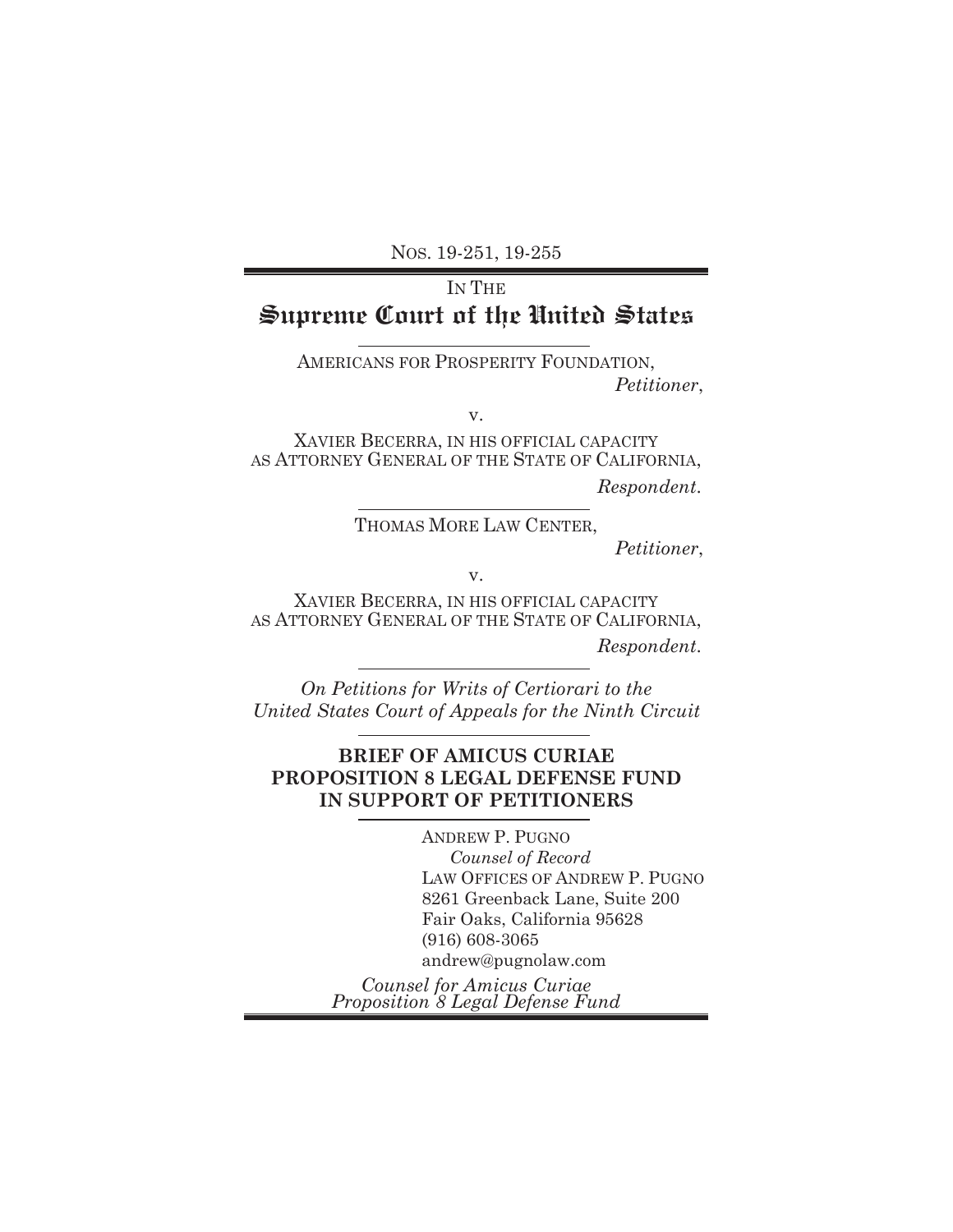## **TABLE OF CONTENTS**

|     | INTEREST OF AMICUS CURIAE  1                                                                                                                                                                                                  |  |
|-----|-------------------------------------------------------------------------------------------------------------------------------------------------------------------------------------------------------------------------------|--|
|     |                                                                                                                                                                                                                               |  |
|     |                                                                                                                                                                                                                               |  |
| I.  | The "Civic Courage" Required to Exercise<br>First Amendment Rights Affecting the<br>Integrity of the Legislative Process and the<br>Election of Public Officials Is Not a Burden<br>Imposed Upon Charities and Their Donors 3 |  |
| II. | The Internet Has Created New Ways to<br>Inflict Serious and Permanent Harm Upon<br>Donors That Simply Didn't Exist in the Days                                                                                                |  |
|     | III. Valuable Insight to the Risks of Public<br>Disclosure Faced by Donors Can Be Found<br>in the Examples of Harm Suffered by Prop 8                                                                                         |  |
| IV. | The Public Threats, Harassment,<br>Intimidation, and Retaliation Faced by<br>Donors of Controversial Organizations Are                                                                                                        |  |
|     |                                                                                                                                                                                                                               |  |
|     | 2.                                                                                                                                                                                                                            |  |
|     |                                                                                                                                                                                                                               |  |

i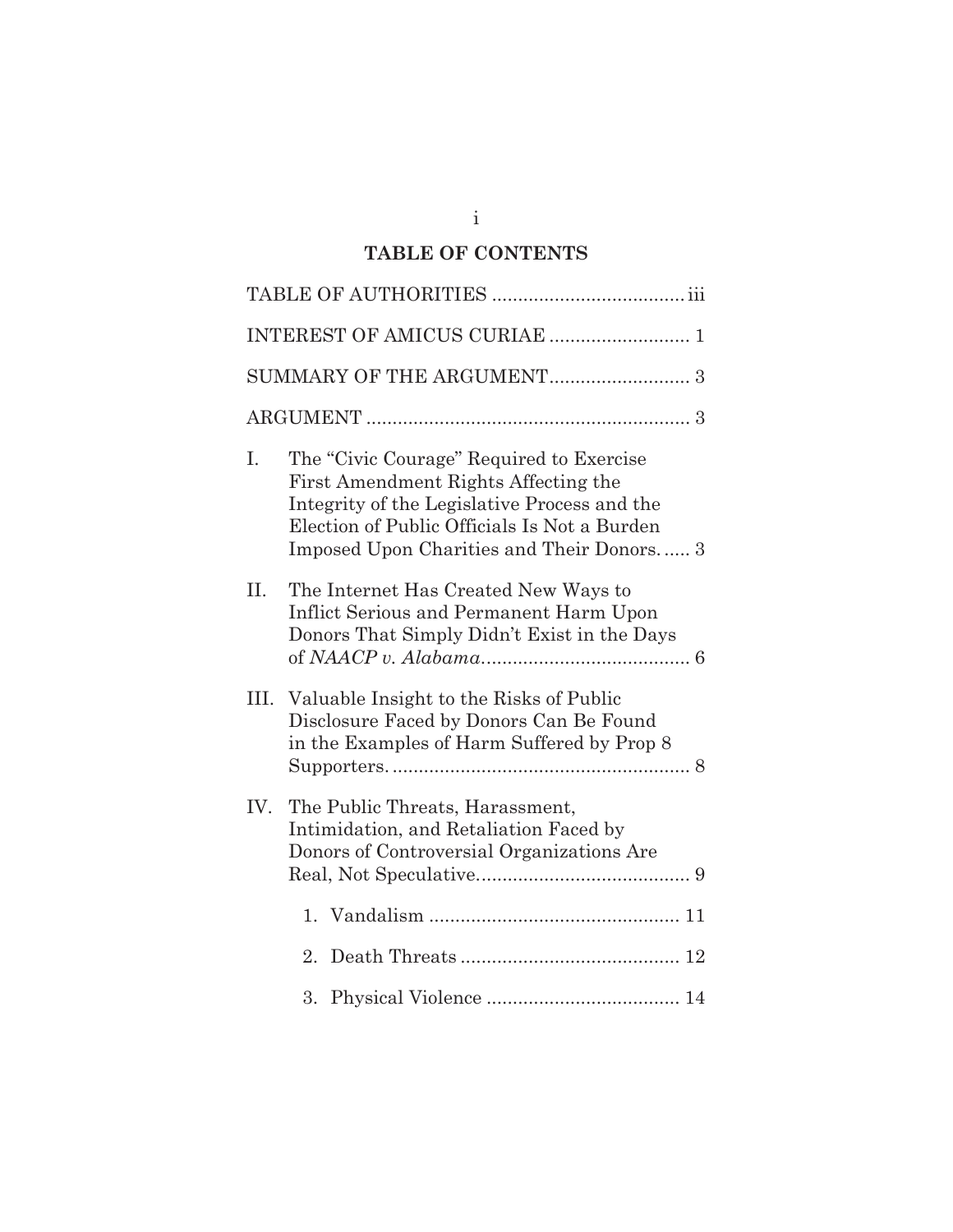| 11                                                                                                                                                                                  |
|-------------------------------------------------------------------------------------------------------------------------------------------------------------------------------------|
|                                                                                                                                                                                     |
|                                                                                                                                                                                     |
| V.<br>The Ninth Circuit Failed to Consider the<br>Severe Harm Suffered by Prop 8 Supporters<br>in Assessing the Grave Risks of Disclosure<br>Facing Petitioners and Their Donors 18 |
|                                                                                                                                                                                     |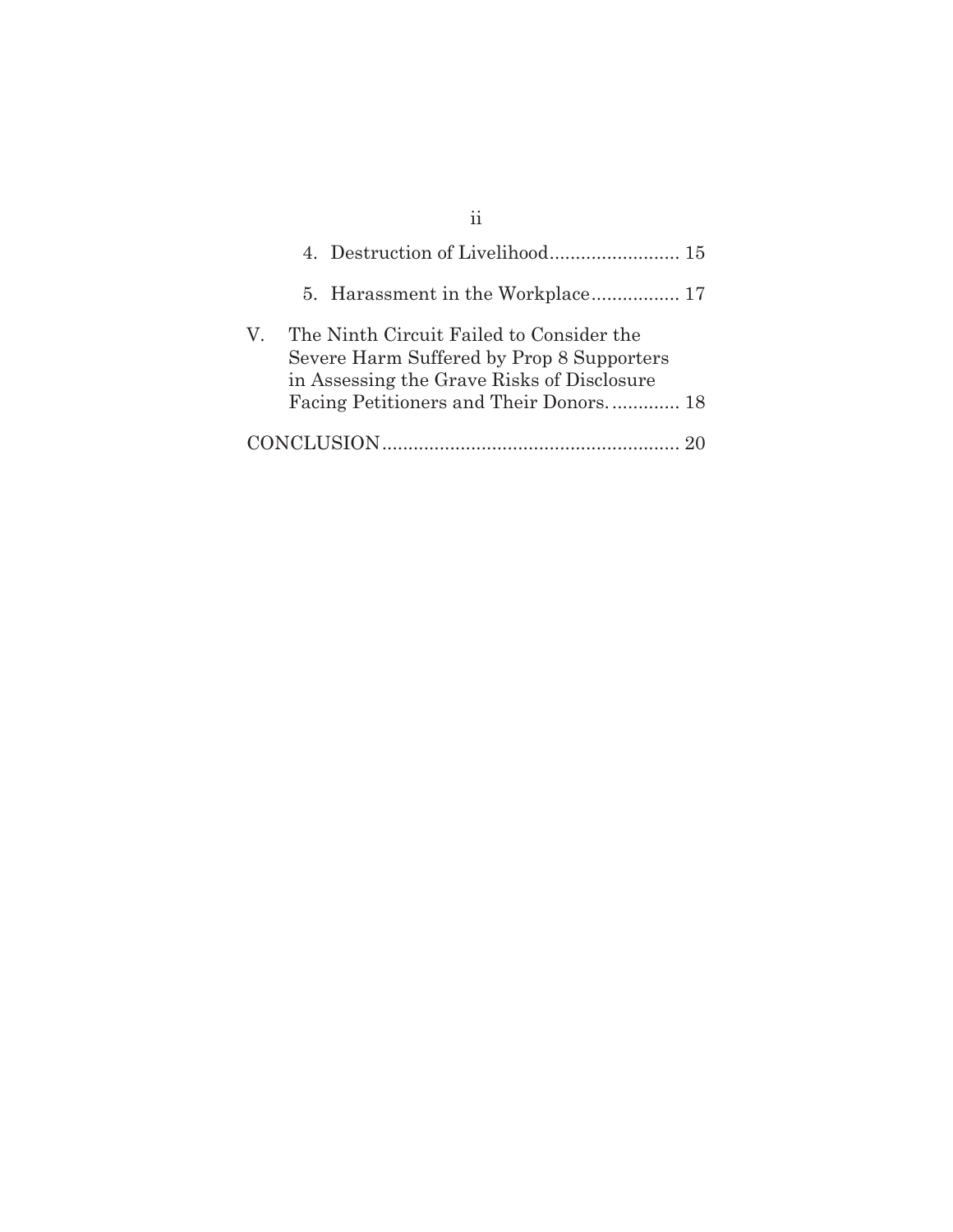## **TABLE OF AUTHORITIES**

## **Cases**

| Buckley v. Valeo,                             |
|-----------------------------------------------|
| Citizens United v. FEC,                       |
| Doe v. Reed,                                  |
| Hollingsworth v. Perry,                       |
| Hollingsworth v. Perry,                       |
| <i>McIntyre v. Ohio Elections Commission,</i> |
| NAACP v. Alabama ex rel. Patterson,           |
| Perry v. Brown,                               |
| Purcell v. Gonzalez,                          |
|                                               |

## **Constitutional Provisions**

iii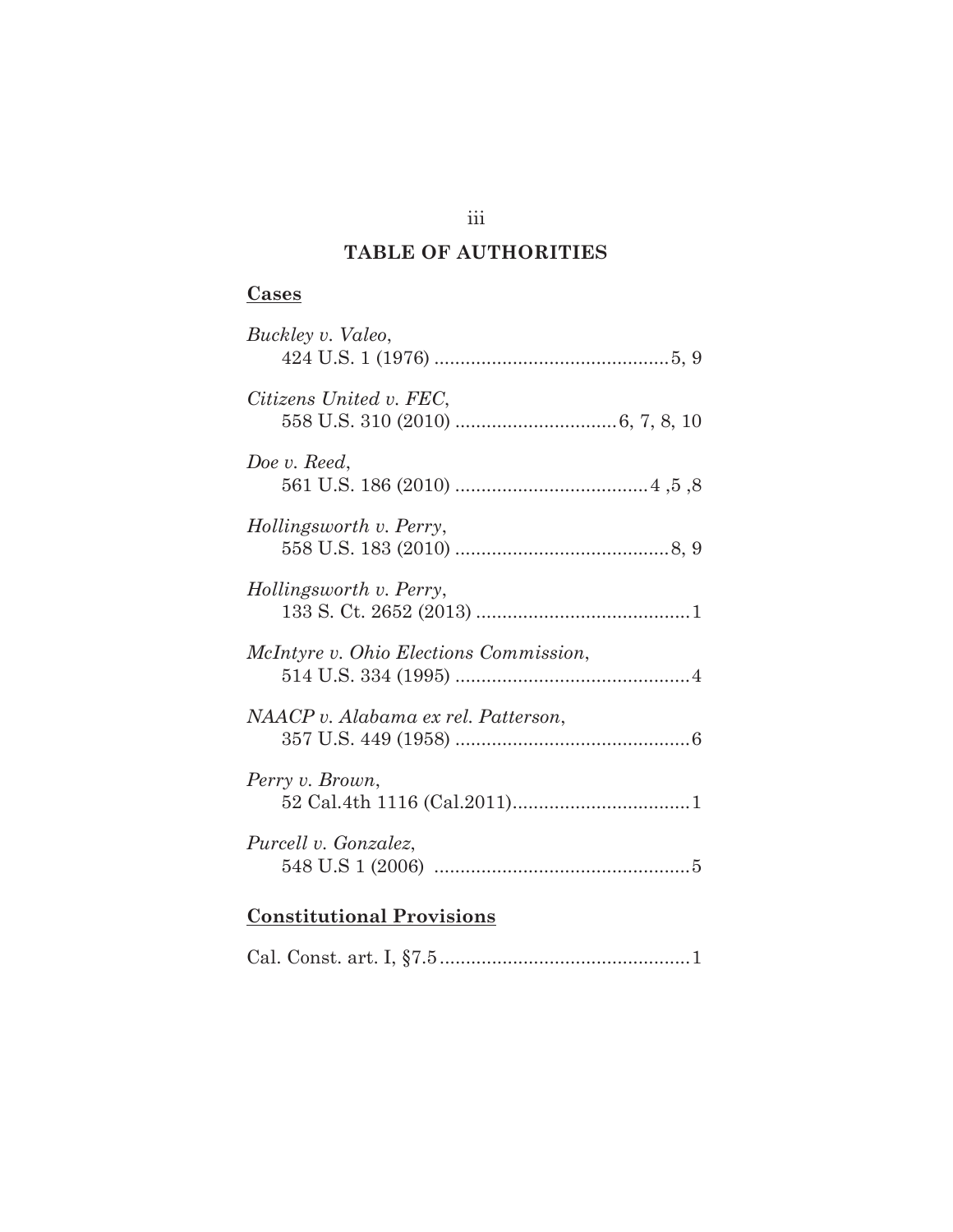# **Legislative Materials**

|--|--|

## **Court Documents**

| Brief of Amicus Curiae Alliance Defense Fund<br>in Support of Appellant, Citizens United,                                                                                                                                               |
|-----------------------------------------------------------------------------------------------------------------------------------------------------------------------------------------------------------------------------------------|
| Brief of Amicus Curiae Institute for Marriage<br>and Public Policy in Support of Defendant-<br>Intervenors, Perry v. Schwarzenegger,                                                                                                    |
| Brief of the Institute for Justice as Amicus<br>Curiae in Support of Petitioners, Doe v.                                                                                                                                                |
| Complaint, <i>ProtectMarriage.com</i> —Yes on 8 v.<br>Bowen, Case No. 2:09-cv-00058-MCE-DAD                                                                                                                                             |
| Declaration of Hak-Shing William Tam in<br>Support of Defendant-Intervenors' Motion<br>for a Protective Order at 4, Perry $v$ .<br>Schwarzenegger, 704 F. Supp. 2d 921<br>(N.D. Cal. 2010) (No. 3:09-CV-2292-VRW)12-13                  |
| Declaration of Ronald Prentice in Support of<br>Defendant-Intervenors' Motion for<br>a<br>Protective Order at 4, Perry<br>$U_{\bullet}$<br><i>Schwarzenegger, 704 F. Supp. 2d 921</i><br>(N.D. Cal. 2010) (No. 3:09-cv- 2292-VRW) 14-15 |

iv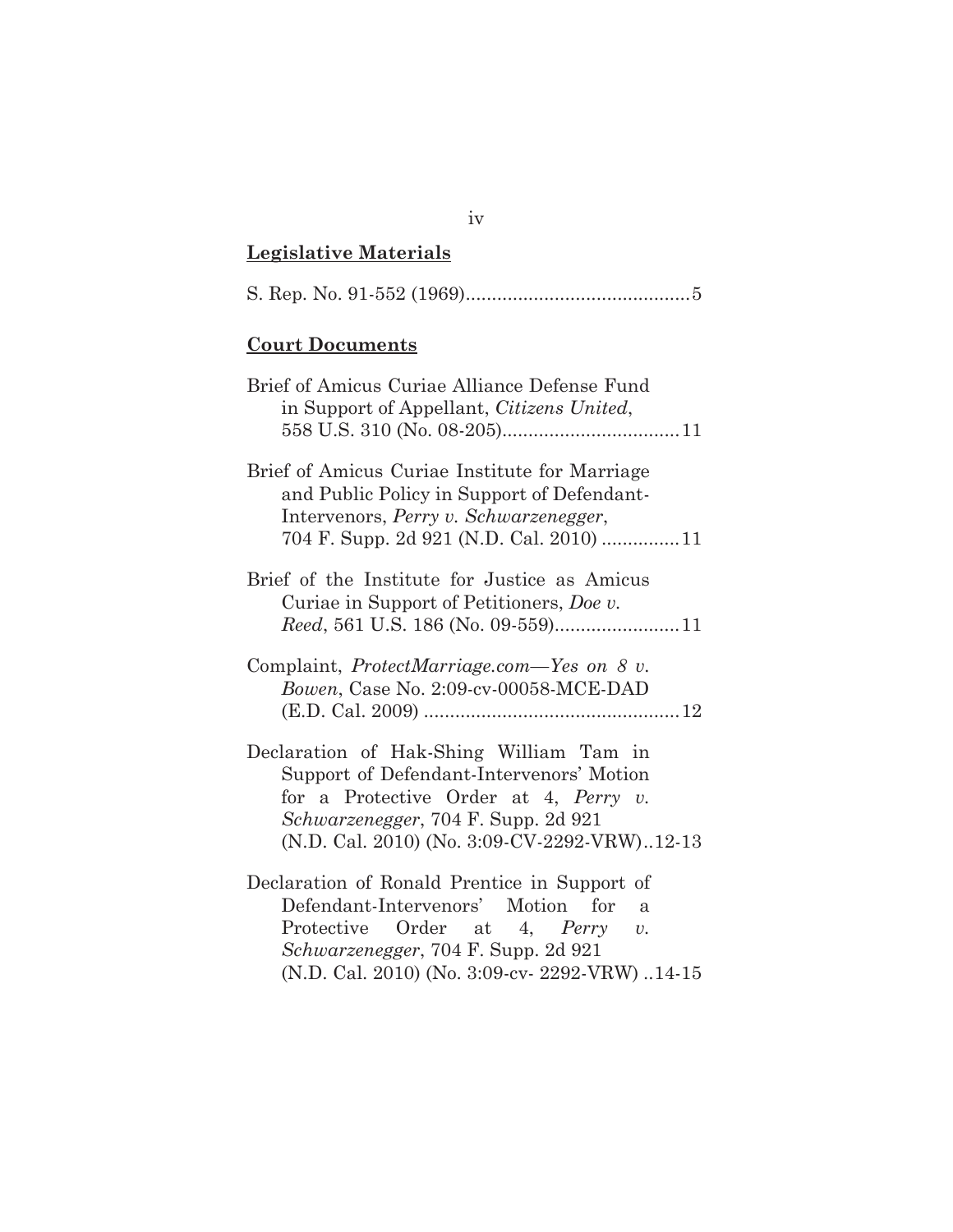| Declaration of Frank Schubert in Support of    |
|------------------------------------------------|
| Defendant-Intervenors' Motion for<br>a         |
| Protective Order at $6$ , Perry v.             |
| Schwarzenegger, 704 F. Supp. 2d 921            |
| (N.D. Cal. 2010) (No. 3:09-cv-02292VRW)17-18   |
| Declaration of Sarah Troupis in Support of     |
| Defendant-Intervenors' Motion for a            |
| Protective Order, Perry v. Schwarzenegger,     |
| 704 F. Supp. 2d 921 (N.D. Cal. 2010)           |
|                                                |
| Petitioners' Brief, Doe v. Reed,               |
|                                                |
| Reply Brief for Appellant, Citizens United,    |
| 558 U.S. 310 (No. 08-205) 10, 11, 15           |
| Plaintiffs' Renewed Notice of Motion and       |
| Motion for Protective Order, Doe v. Reed,      |
| 823 F. Supp. 2d 1195 (No. 3:09-cv-05456-       |
|                                                |
| Plaintiffs' Response to Defendants' Motion for |
| Summary Judgment Ex. 13, Doe v. Reed,          |
| 823 F. Supp. 2d 1195 (No. 3:09-cv-05456-       |
|                                                |

## **Other Authorities**

|           | Angela McCaskill Reinstated: Gallaudet     |  |
|-----------|--------------------------------------------|--|
|           | University Diversity Officer Returns Three |  |
|           | Months After Signing Anti-Gay Marriage     |  |
| Petition, |                                            |  |
|           |                                            |  |

v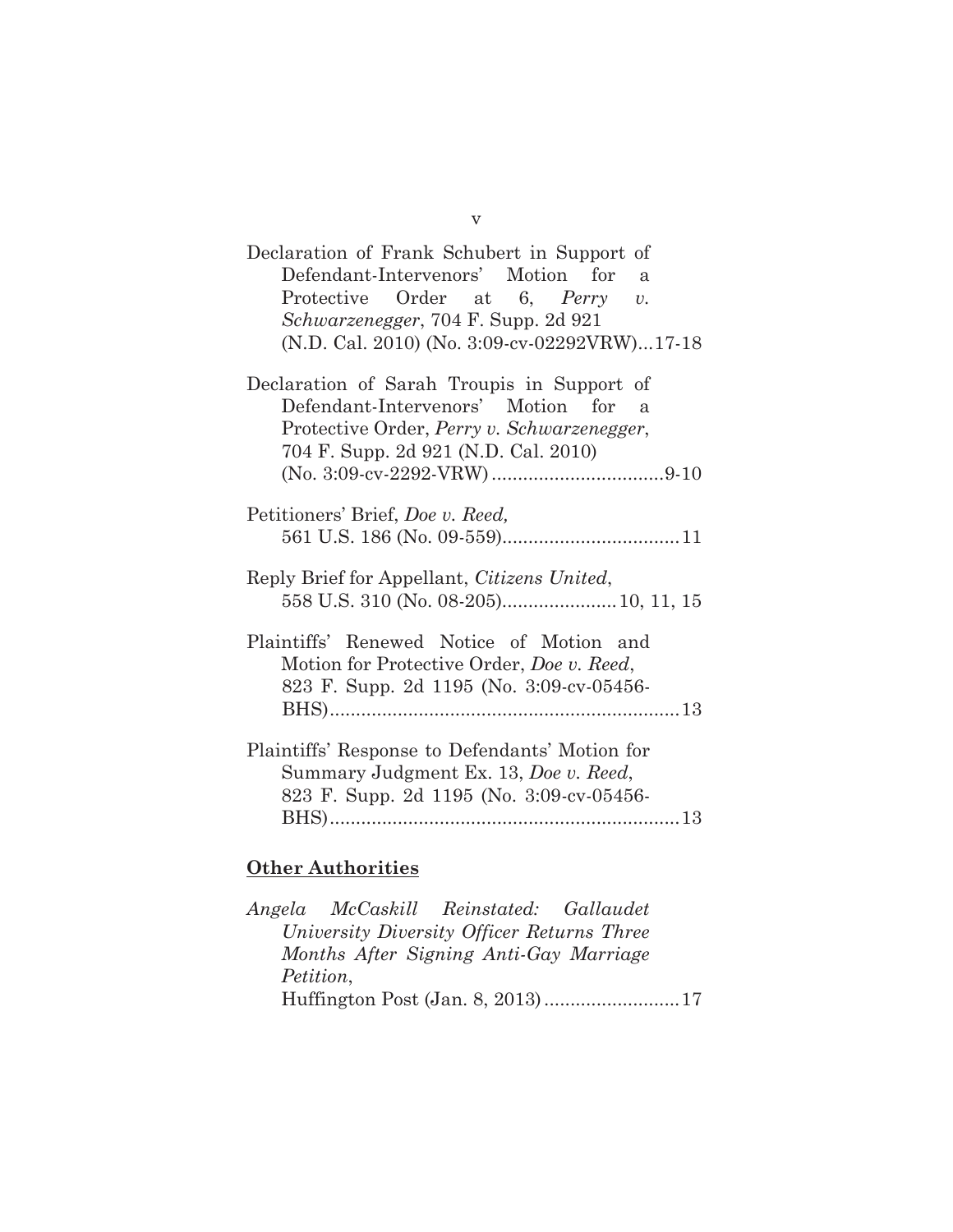| Attack Outside of Catholic Church Part of<br>'Wave of Intimidation,' Says Yes on 8,<br>Catholic News Agency (Oct. 15, 2008)14                         |
|-------------------------------------------------------------------------------------------------------------------------------------------------------|
| Prop. 8 Supporter Allegedly Attacked in<br>Modesto,                                                                                                   |
| Threats Made Against Gay Marriage<br>Opponents in Maine,<br>Bangor Daily News (Nov. 9, 2009)13-14                                                     |
| Question 1 Backers Receive Death Threats,<br>Former Homosexual Leader Says They<br>Should Not Live in Fear,<br>Catholic News Agency (Nov. 16, 2009)14 |
| Jennifer Garza, Feds Investigate Vandalism at<br>Mormon Sites,<br>Sacramento Bee (Nov. 14, 2008)12                                                    |
| Krista Gesaman, Threats, Legal Action in<br>Washington's Gay-Marriage Debate,                                                                         |
| Seth Hemmelgarn, Prop 8 Fight Gets Ugly on<br>Both Sides,<br>Bay Area Reporter (Oct. 16, 2008)14                                                      |
| John-Thomas Kobos, Proposition 8 Email<br>Threats,                                                                                                    |
| Matthai Kuruvila, Mormons Face Flak for<br>Backing Prop. 8,                                                                                           |

vi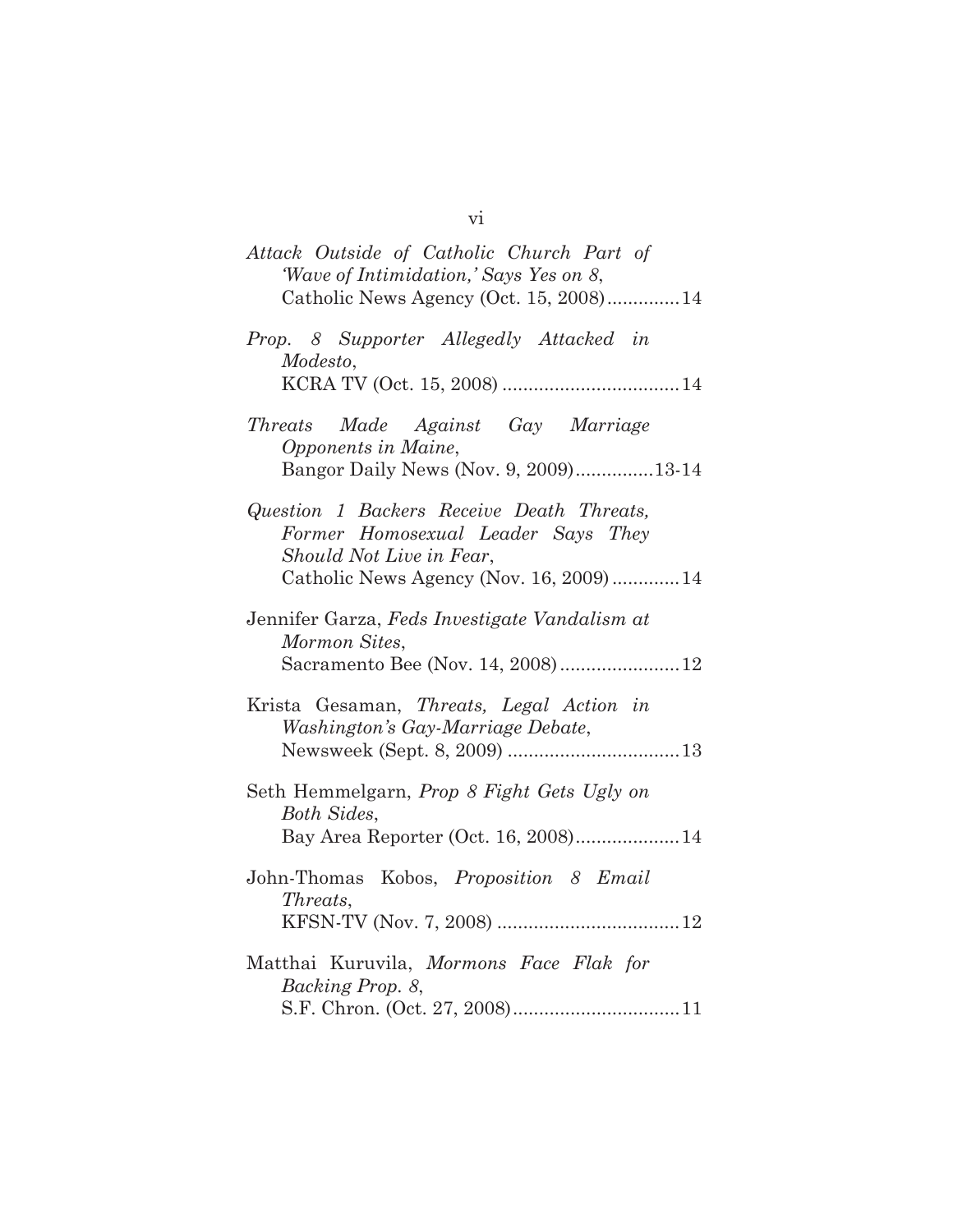| Steve Lopez, Prop. 8 Stance Upends Her Life,                                                                                                                               |
|----------------------------------------------------------------------------------------------------------------------------------------------------------------------------|
| John R. Lott Jr. and Bradley Smith, Donor<br>Disclosure Has Its Downsides,<br>Wall Street Journal (Dec. 26, 2008) 16                                                       |
| Dominique Ludvigson, Opinion, Marriage<br>Debate: Reason to Worry About Free Speech<br>and Religious Freedom,<br>St. Paul Pioneer Press (Oct. 28, 2012)17                  |
| Michael Luo, Group Plans Campaign Against<br>G.O.P. Donors,                                                                                                                |
| Juliet Macur, Facing Criticism, U.S. Official<br>Quits,                                                                                                                    |
| Phillip Matier and Andrew Ross, Prop. 8 Aid<br>Puts Paramount Board Member on Hold,<br>S.F. Chron. (Jan. 20, 2010) 15-16                                                   |
| Angela McCaskill, Gallaudet University Chief<br>Diversity Officer, Placed on Leave for<br>Signing Anti-Gay Marriage Petition,<br>Huffington Post (updated Oct. 18, 2012)16 |
| Thomas M. Messner, The Price of Prop 8,<br>Heritage Foundation Backgrounder,                                                                                               |
| Cleta Mitchell, Donor Disclosure: Undermining<br>the First Amendment,                                                                                                      |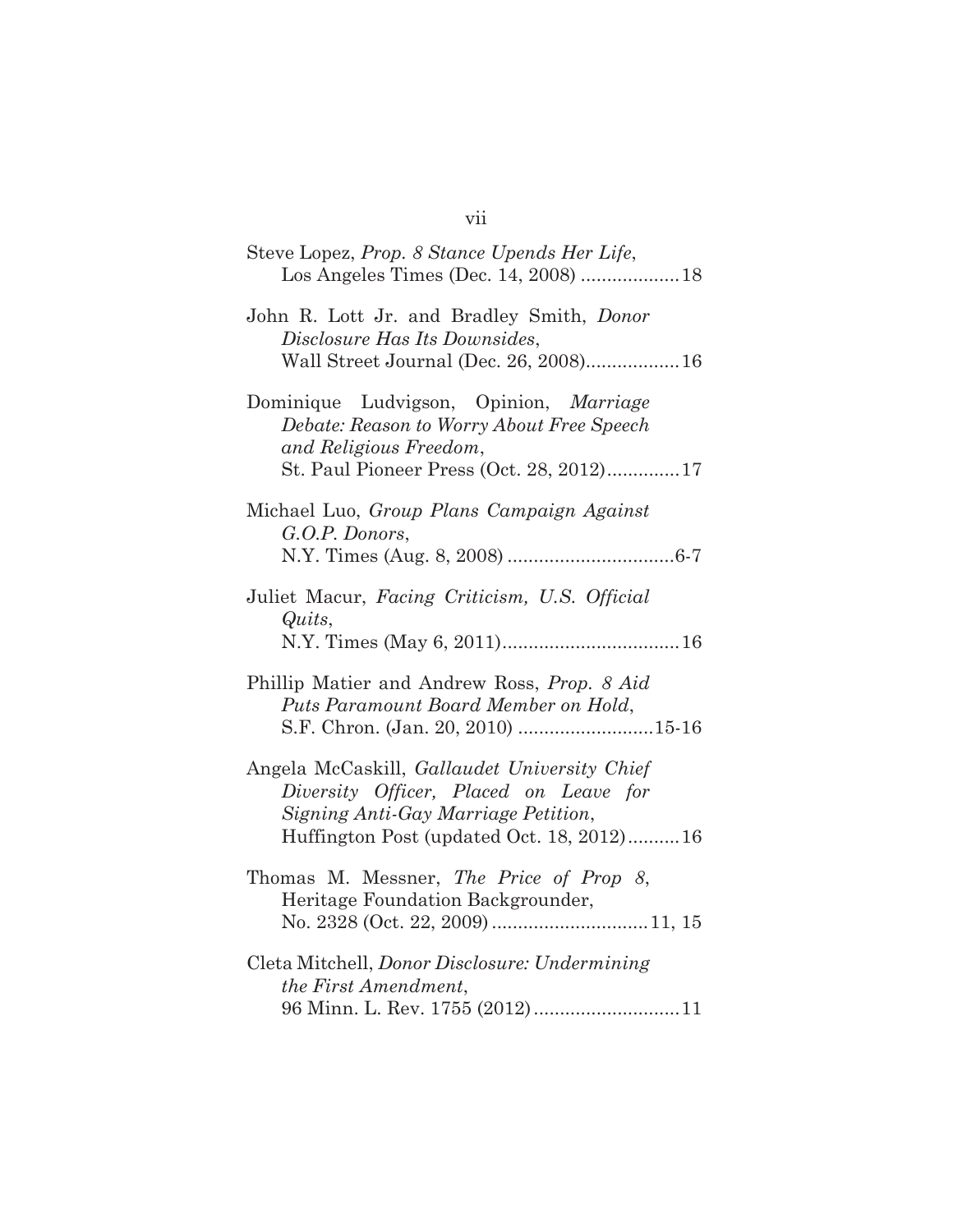# viii

| Opinion, <i>Prop.</i> $8 - Boycott$ , <i>or Blacklist?</i> ,                                                                                                        |
|---------------------------------------------------------------------------------------------------------------------------------------------------------------------|
|                                                                                                                                                                     |
| Chelsea Phua, Mormon Church in Orangevale<br>Vandalized in Wake of Prop. 8 Vote,                                                                                    |
| Salvador Rodriguez, Mozilla CEO Brendan Eich<br>resigns under fire for supporting Prop. 8,                                                                          |
| Brad Stone, <i>Prop 8 Donor Web Site Shows</i><br>Disclosure Law is 2-Edged Sword,                                                                                  |
| Lynn D. Wardle, <i>The Judicial Imposition of</i><br>Same-Sex Marriage: The Boundaries of<br>Judicial Legitimacy and Legitimate<br><i>Redefinition of Marriage,</i> |
|                                                                                                                                                                     |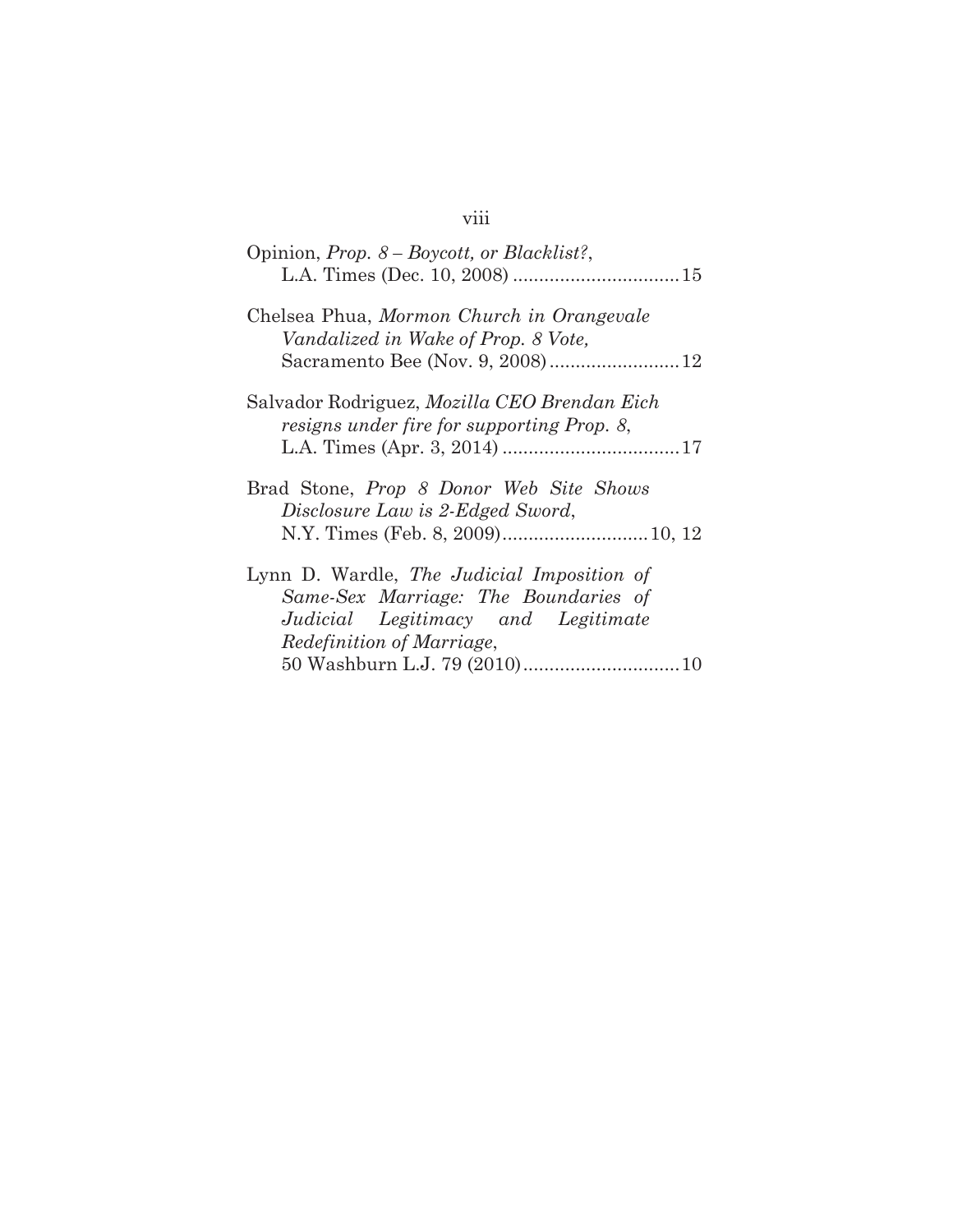#### **INTEREST OF AMICUS CURIAE1**

Amicus curiae Proposition 8 Legal Defense Fund (the "Defense Fund") is a  $501(c)(3)$  nonprofit charity established shortly after California voters passed Proposition 8 ("Prop 8") in the 2008 general election.<sup>2</sup> It was formed primarily to provide for the legal defense of Prop 8 through public interest litigation.3 Just like Petitioners Americans for Prosperity Foundation ("AFPF") and Thomas More Law Center (the "Law Center"), the Defense Fund is also prohibited from undertaking any election-related advocacy.

The Defense Fund's financial contributors naturally include donors who had previously and

<sup>1</sup> No party's counsel authored this brief in whole or in part; and no party, party's counsel, or any person other than the Defense Fund contributed money that was intended to fund preparing or submitting this brief. At least 10 days prior to the due date, counsel of record for all parties received timely notice of intention to file this brief of amicus curiae. All parties have consented to the filing of this brief of amicus curiae; Petitioners filed blanket consents and Respondent consented by email.

<sup>2</sup> California Proposition 8 (2008) amended the California Constitution to provide that "[o]nly marriage between a man and a woman is valid or recognized in California." Cal. Const. art. I, §7.5. The U.S. Supreme Court declined to address the merits of Prop 8's constitutionality, *Hollingsworth v. Perry*, 133 S. Ct. 2652 (2013), allowing the district court's injunction against Prop 8 to stand.

<sup>3</sup> The defense of Prop 8 was itself controversial and positioned the California Attorney General adversely to the Defense Fund. The Attorney General not only declined to defend the voterpassed initiative, but went further to actually litigate against its constitutionality. *See Perry v. Brown*, 52 Cal.4th 1116, 1129 (Cal.2011).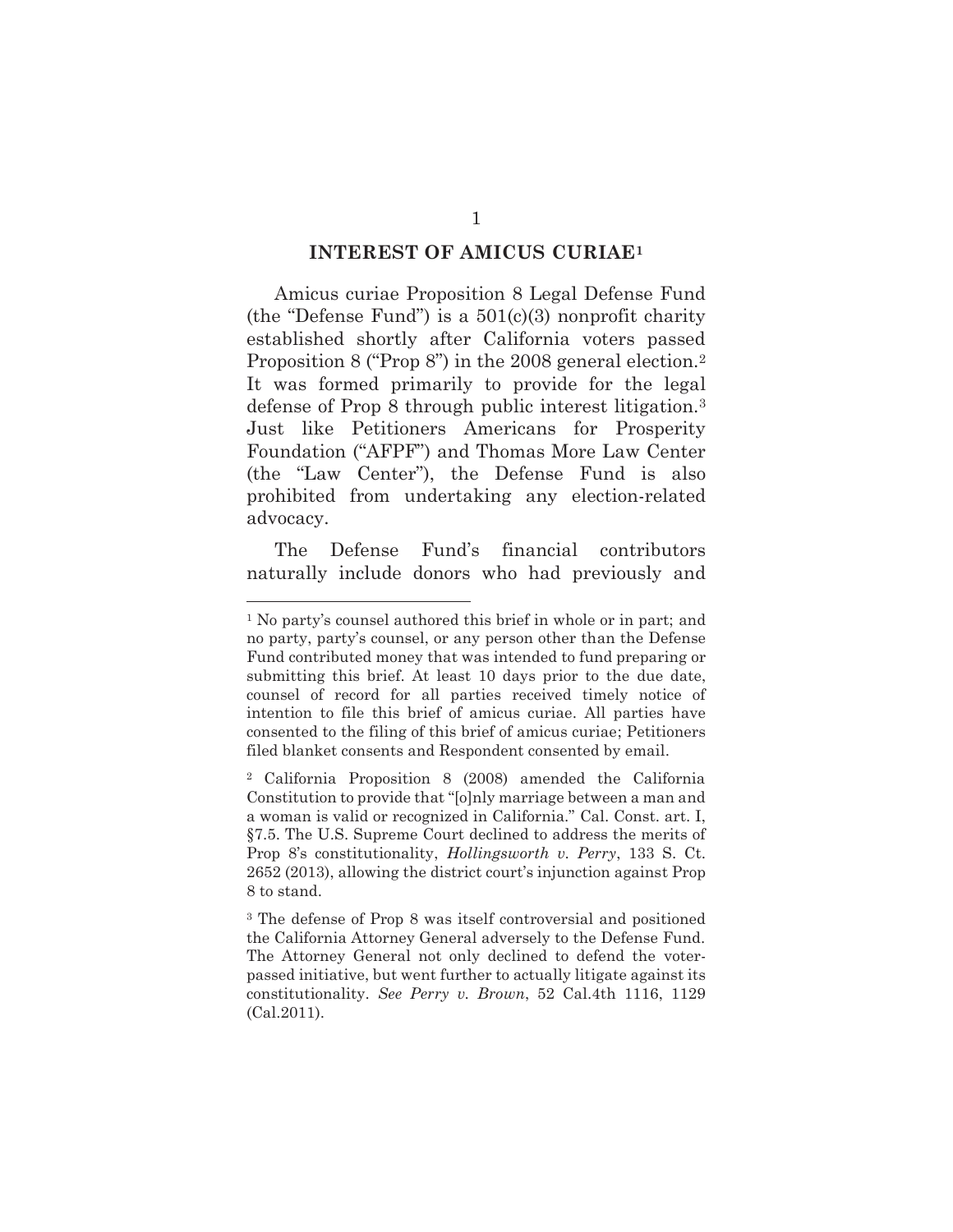publicly supported the Prop 8 campaign. But as relevant to the present cases, the Defense Fund also received post-election *charitable* contributions from other donors who had been too fearful of the risks of public disclosure to contribute to Prop 8's earlier election campaign. These non-political donors agreed to financially support the Defense Fund's work solely on the solemn assurance that their charitable contributions would never be publicly disclosed.

Much like Petitioners, the Defense Fund is facing the California Attorney General's demands for unredacted Schedule B information revealing the Defense Fund's confidential listing of its largest donors. This puts the Defense Fund—and apparently all other charities operating in California—in a quandary. If the Defense Fund refuses to disclose its donors' protected identities, it faces harsh enforcement action including penalties and revocation of its tax-exempt status. On the other hand, if the Defense Fund releases the information, it violates its obligation to those donors who were promised the once-dependable privacy protections afforded charitable gifts, and newly exposes them to the threats, harassment, and retaliation they originally sought to avoid.

The Defense Fund offers this brief of amicus curiae to illustrate in greater detail the real-world threats, intimidation, and harassment that many donors suffer upon disclosure of their identities, and which are reasonably *certain*—not just probable—to befall the Defense Fund's nonprofit donors, in particular, who have until now been able to rely on the privacy protections traditionally afforded supporters of charitable organizations.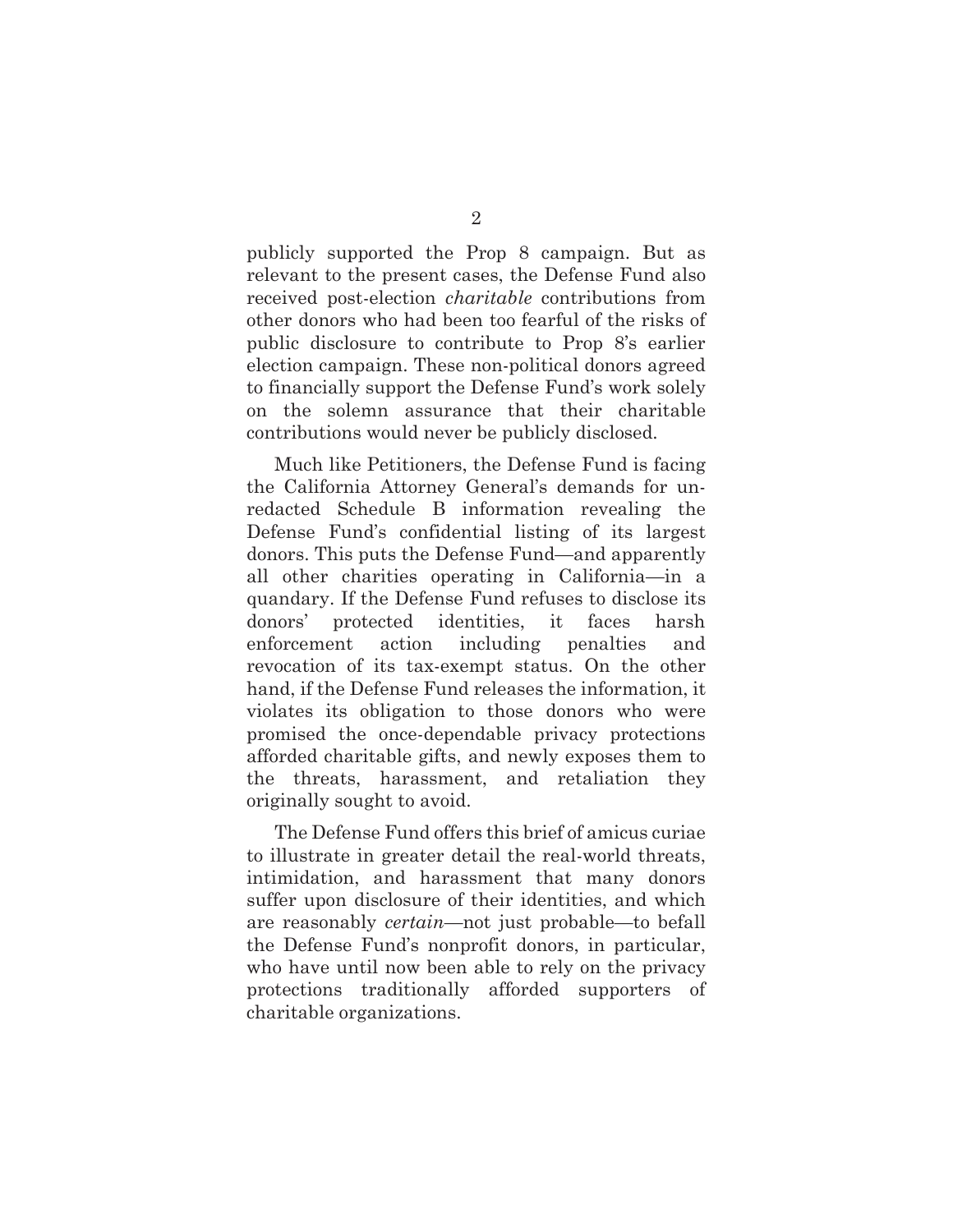### **SUMMARY OF THE ARGUMENT**

While "civic courage" may be required to exercise First Amendment rights through public acts affecting elections and the legislative process, it is not a requirement imposed upon nonprofit charities and their financial supporters.

Recent events in which donors, whose identities have been publicly disclosed, have suffered violence, death threats, ruined careers, property damage, and other serious consequences show how the evolution of information technology has created new and serious risks of harm today that were not even conceived of in the days of *NAACP v. Alabama*.

The well-documented and judicially acknowledged history of severe harm suffered by supporters of California's Proposition 8 whose identities were publicly disclosed illustrates the real and serious risks of harassment, intimidation, and retaliation facing donors of other controversial nonprofit charities.

#### **ARGUMENT**

**I. The "Civic Courage" Required to Exercise First Amendment Rights Affecting the Integrity of the Legislative Process and the Election of Public Officials Is Not a Burden Imposed Upon Charities and Their Donors.** 

"Civic courage" in the face of public disclosure may indeed be the price for exercising one's right to influence elections and legislative processes, but such a tax has never been levied upon the charitable work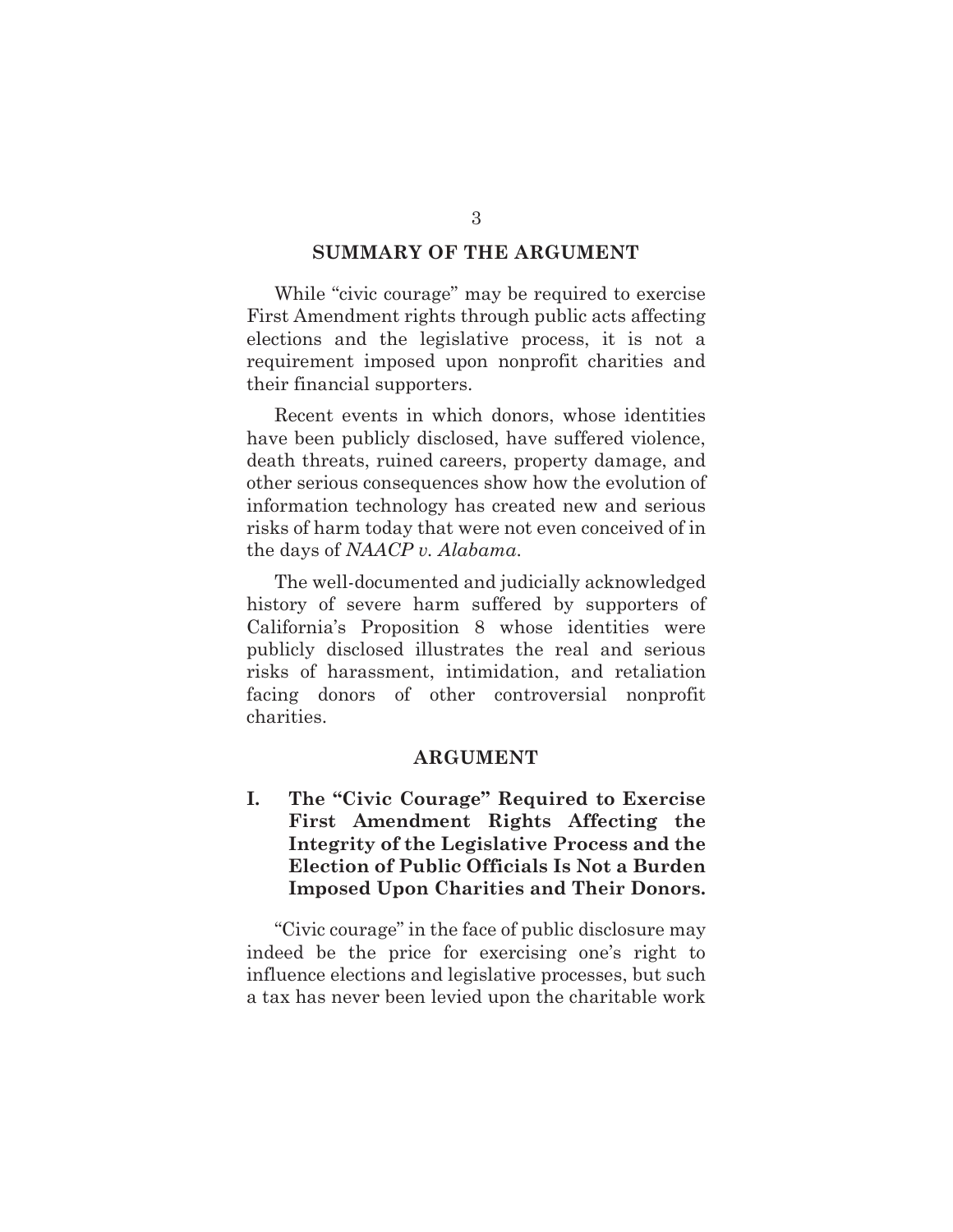of nonprofit organizations and their financial supporters.

There seems to be little disagreement that a donor's desire for anonymity, itself, stems from rational fears of retaliation, social ostracization, and even economic ruin. *McIntyre v. Ohio Elections Comm'n*, 514 U.S. 334, 341-42 (1995). In assessing government impairment of First Amendment rights, these considerations are balanced against the type and strength of the countervailing public or governmental interest. Where the public interest at stake is fundamental to the integrity and functioning of government itself, more interference with individual First Amendment rights is tolerated. Where no such interest is at stake, the individual is entitled to full constitutional protection, including the requirement of narrow tailoring.

The extent to which an individual is expected to tolerate "harsh criticism" and other reprisals in exercising First Amendment rights has been described as "civic courage." *Doe v. Reed*, 561 U.S. 186, 228 (2010) (Scalia, J., concurring). Such courage is required where the important government interest at stake is "protect[ing] the integrity and reliability of the initiative process," *id.* at 197, especially in light of its "traditionally public nature." *Id.* at 214 (Sotomayor, J., concurring). So also are political donors expected to bear the consequences of public disclosure in order to further the substantial public interest in "providing the electorate with information about the sources and recipients of funds used in political campaigns in order to deter actual corruption and avoid the appearance of corruption." *See* Ninth Circuit Order Denying Petitions for Rehearing En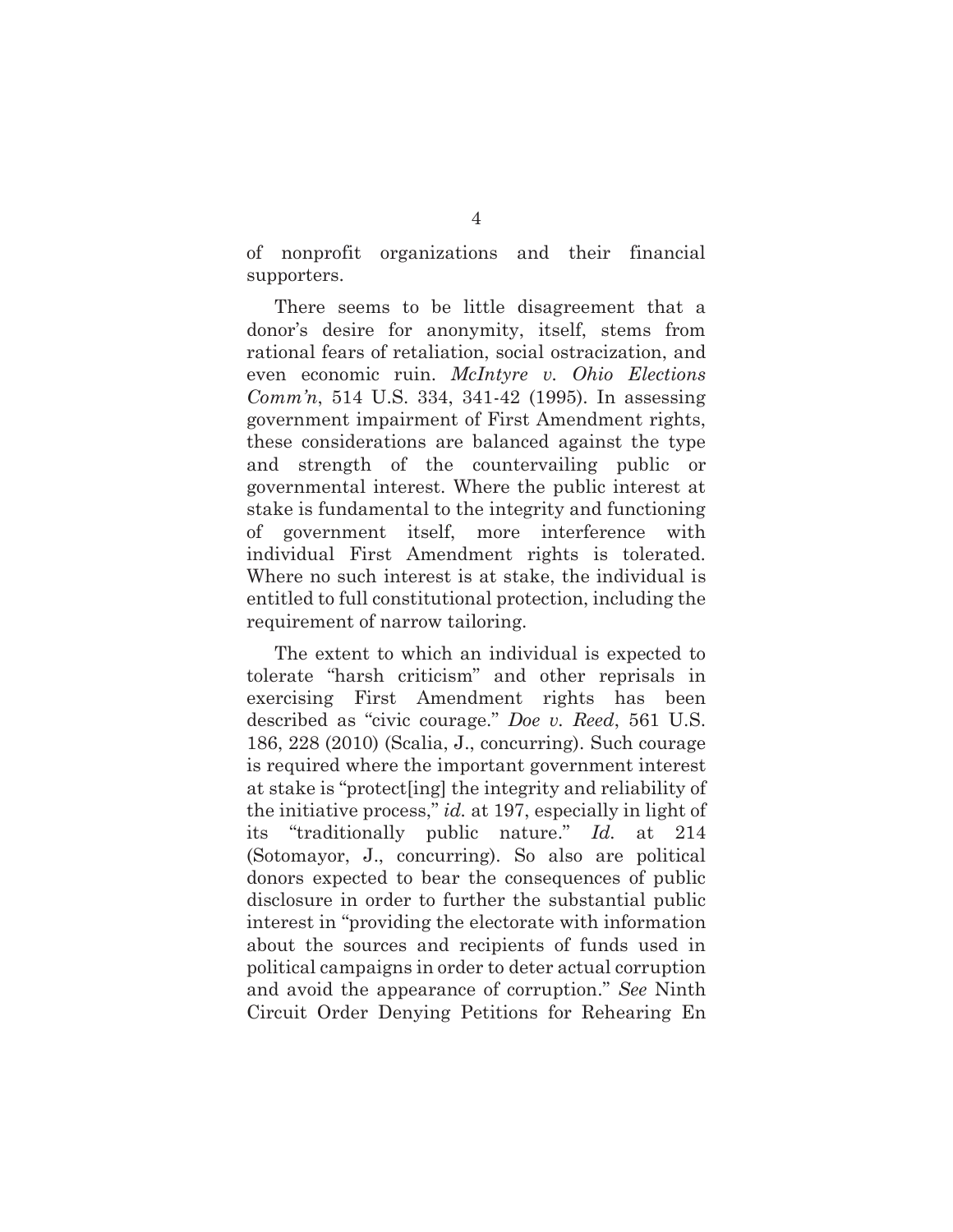Banc (Ikuta. S., dissenting), AFPF App. 82a, citing *Buckley v. Valeo*, 424 U.S. 1, 66-68 (1976). In sum, greater latitude is given to regulations that infringe on First Amendment rights in electoral and legislative contexts because "[c]onfidence in the integrity of our electoral processes is essential to the functioning of our participatory democracy." *Doe v. Reed*, 561 U.S. at 228 (Thomas, J., dissenting), quoting *Purcell v. Gonzalez*, 549 U.S. 1, 4 (2006) (per curiam).

As such, the potential for "harsh criticism . . . is a price our people have traditionally been willing to pay for self-governance. Requiring people to stand up in public for their political acts fosters civic courage, without which democracy is doomed." *Doe v. Reed*, 561 U.S. at 228 (Scalia, J., concurring). By contrast, no authority supports the notion that the public interest in regulating charitable organizations rises to anywhere near the same importance as ensuring the integrity of the legislative process and avoiding corruption in the election of public officials, matters essential to the very "functioning of our participatory democracy." Nor has charitable giving ever been recognized as "traditionally public" in nature.4 The amicus Defense Fund can find no published case in which supporters of charitable causes have been burdened with a "civic courage" requirement. Thus, the Ninth Circuit's application of a relaxed version of

<sup>4</sup> In fact, federal, civil, and criminal statutes proactively shield charitable donors' identities from public disclosure, not only to ensure the rights of anonymity, but also to avoid financial harm to charities caused by chilling effects that "might prevent [charitable] gifts." S. Rep. No. 91-552, at 53 (1969), *as reprinted in* 1969 U.S.C.C.A.N. 2027, 2081.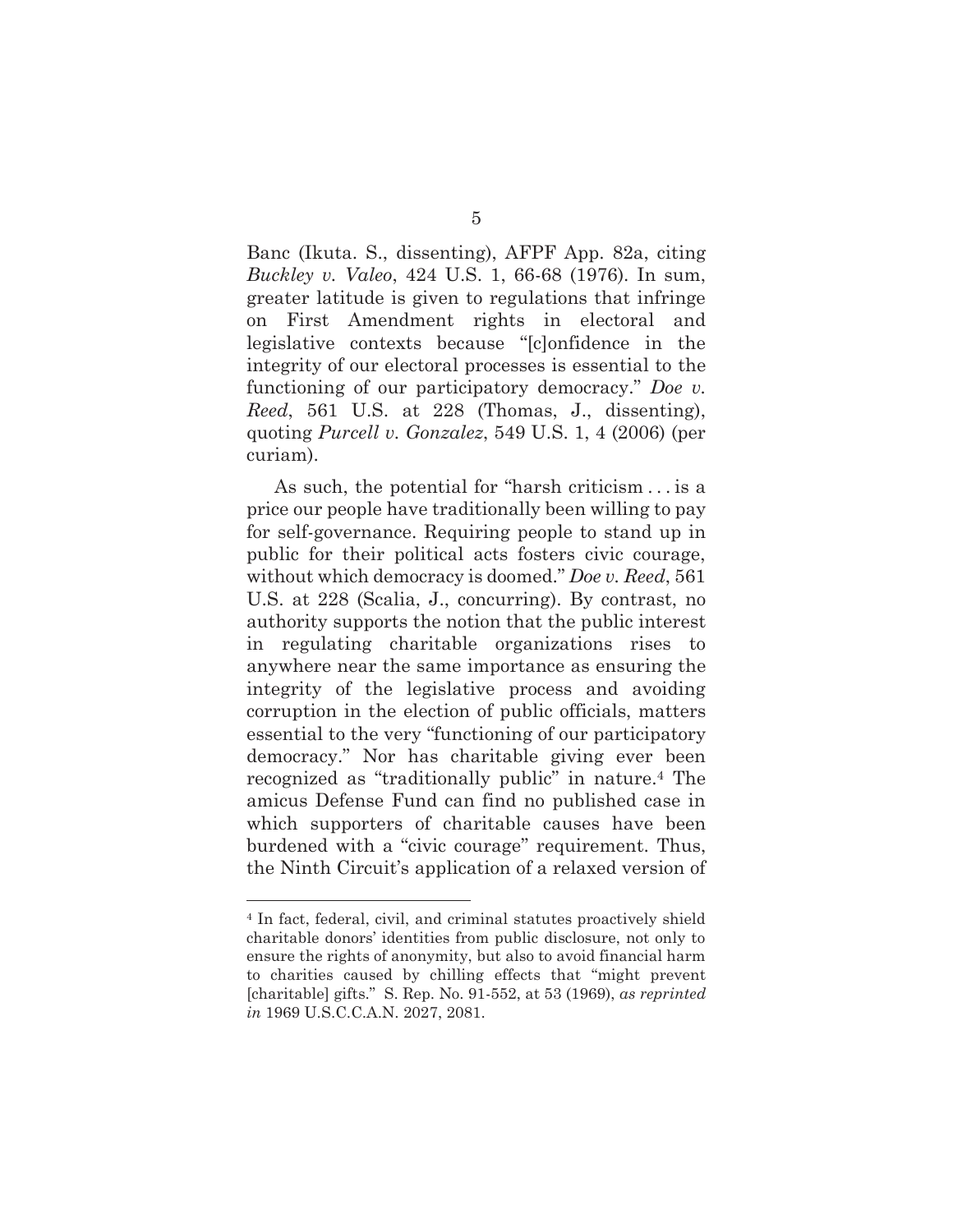exacting scrutiny, under which narrow tailoring is excused and the burden of "civic courage" is heaped upon nonprofit charities and their supporters, clearly collides with this Court's precedents.

### **II. The Internet Has Created New Ways to Inflict Serious and Permanent Harm Upon Donors That Simply Didn't Exist in the Days of** *NAACP v. Alabama***.**

The advent of the Internet and our evolution into a high-information society have created new and serious risks of harm today that were not even conceived of in the days of *NAACP v. Alabama ex rel. Patterson*, 357 U.S. 449 (1958).

The need for the courts to grasp the constitutional import of these "recent events" in which donors have been "blacklisted, threatened, or otherwise targeted for retaliation" is illuminated in Justice Thomas's concurring and dissenting opinion in *Citizens United v. FEC*, 558 U.S. 310, 480-485 (2010). Recounting the many examples of harm suffered by Prop 8 supporters as a result of their donations being publicly reported (including Internet maps targeting the locations of homes and businesses of Prop 8 supporters, property damage, threats of physical violence or death, forced resignations, boycotts, angry mobs, etc.), Justice Thomas observed that "[t]he success of such intimidation tactics has apparently spawned a cottage industry that uses forcibly disclosed donor information to *pre-empt* citizens' exercise of their First Amendment rights," *id.* at 482, including the formation of organizations dedicated to confronting donors, "hoping to create a chilling effect that will dry up contributions." *Ibid.* (citing Michael Luo, *Group*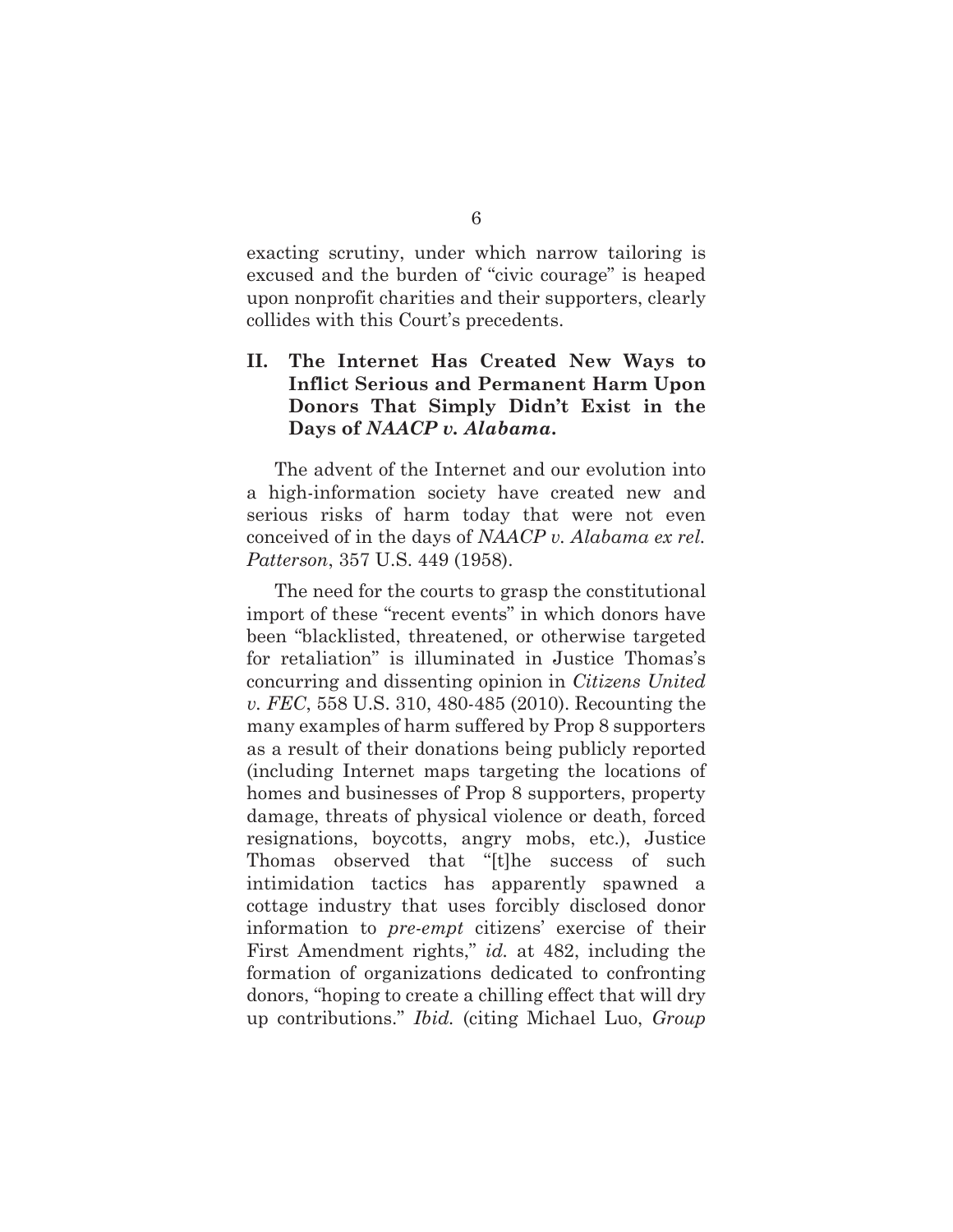*Plans Campaign Against G.O.P. Donors*, N.Y. Times (Aug. 8, 2008), https://www.nytimes.com/2008/08/08/ us/politics/08donate.html). One group even detailed its plan to send a "warning letter . . . alerting donors who might be considering giving to right-wing groups to a variety of potential dangers, including legal trouble, public exposure and watchdog groups digging through their lives." *Id.* at 482-483.

In other words, the forced disclosure of donor information ultimately operates to prevent people from speaking, because they "enable private citizens and elected officials to implement political strategies *specifically calculated* to curtail [protected speech] and prevent the lawful, peaceful exercise of First Amendment rights." *Id.* at 483. And the "promise that as-applied challenges will adequately protect speech is a hollow assurance. . . .  because—as California voters can attest—the advent of the Internet enables prompt disclosure of expenditures, which provide[s] political opponents with the information needed to intimidate and retaliate against their foes." *Id.* at 484 (cleaned up). "Thus, disclosure permits citizens . . . to react to the speech of [their political opponents] in a proper—or undeniably *improper*—way long before a plaintiff could prevail on an as-applied challenge." *Ibid.* In the absence of relief from unconstitutional disclosure requirements, our citizens remain subjected to "death threats, ruined careers, damaged or defaced property, or pre-emptive and threatening warning letters as the price for engaging in core political speech, the primary object of First Amendment protection." *Id.* at 485 (cleaned up).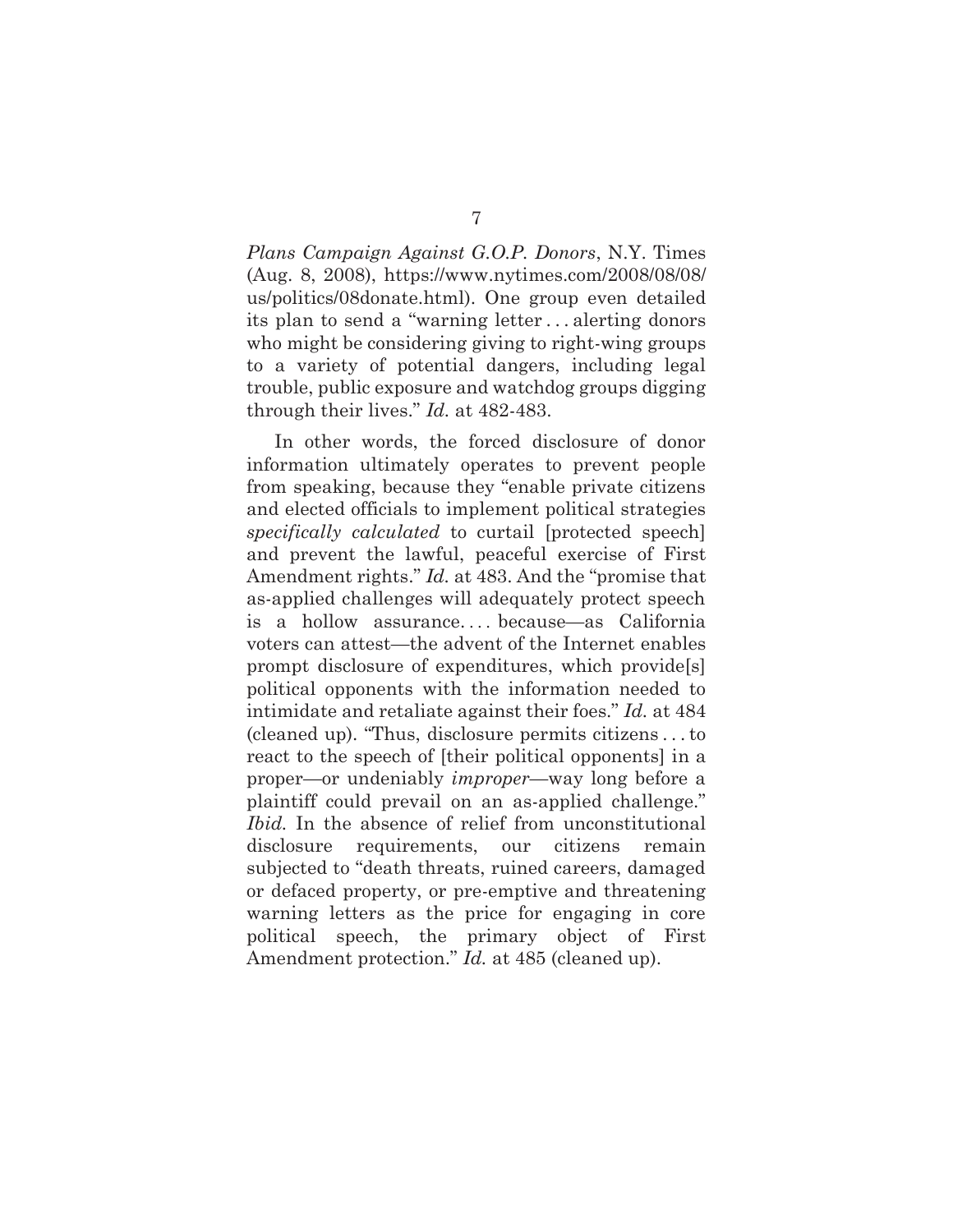### **III. Valuable Insight to the Risks of Public Disclosure Faced by Donors Can Be Found in the Examples of Harm Suffered by Prop 8 Supporters.**

The story of harms suffered by Prop 8 supporters has been told in various contexts, including the protection of witnesses at trial, *Hollingsworth v. Perry*, 558 U.S. 183, 195 (2010) (per curiam), disclosure of referendum petition signatures, *Doe v. Reed*, 561 U.S. 186, 205 (2010), and disclosure of political contributions under campaign finance laws, *Citizens United v. FEC*, 558 U.S. 310 (2010). While relief was granted in some cases and not others, the courts have consistently recognized the seriousness of the reprisals and other harm suffered by publicly identified Prop 8 supporters.

In 2010, the Supreme Court was asked to stay the broadcast of the federal trial over Prop 8. In evaluating the likelihood whether irreparable harm would result from the denial of a stay, the Court looked to the apparently uncontroverted evidence that Prop 8's advocates "have been subject to harassment as a result of public disclosure of their support." *Perry*, *supra,* at 185. The Court observed that donors supporting Proposition 8 have received death threats, envelopes containing a powdery white substance, and confrontational phone calls and e-mail messages from opponents of Proposition 8, while others "have been forced to resign their jobs after it became public that they had donated to groups supporting the amendment." *Ibid*. The Court addressed "Internet blacklists" identifying pro-Proposition 8 businesses and urging others to boycott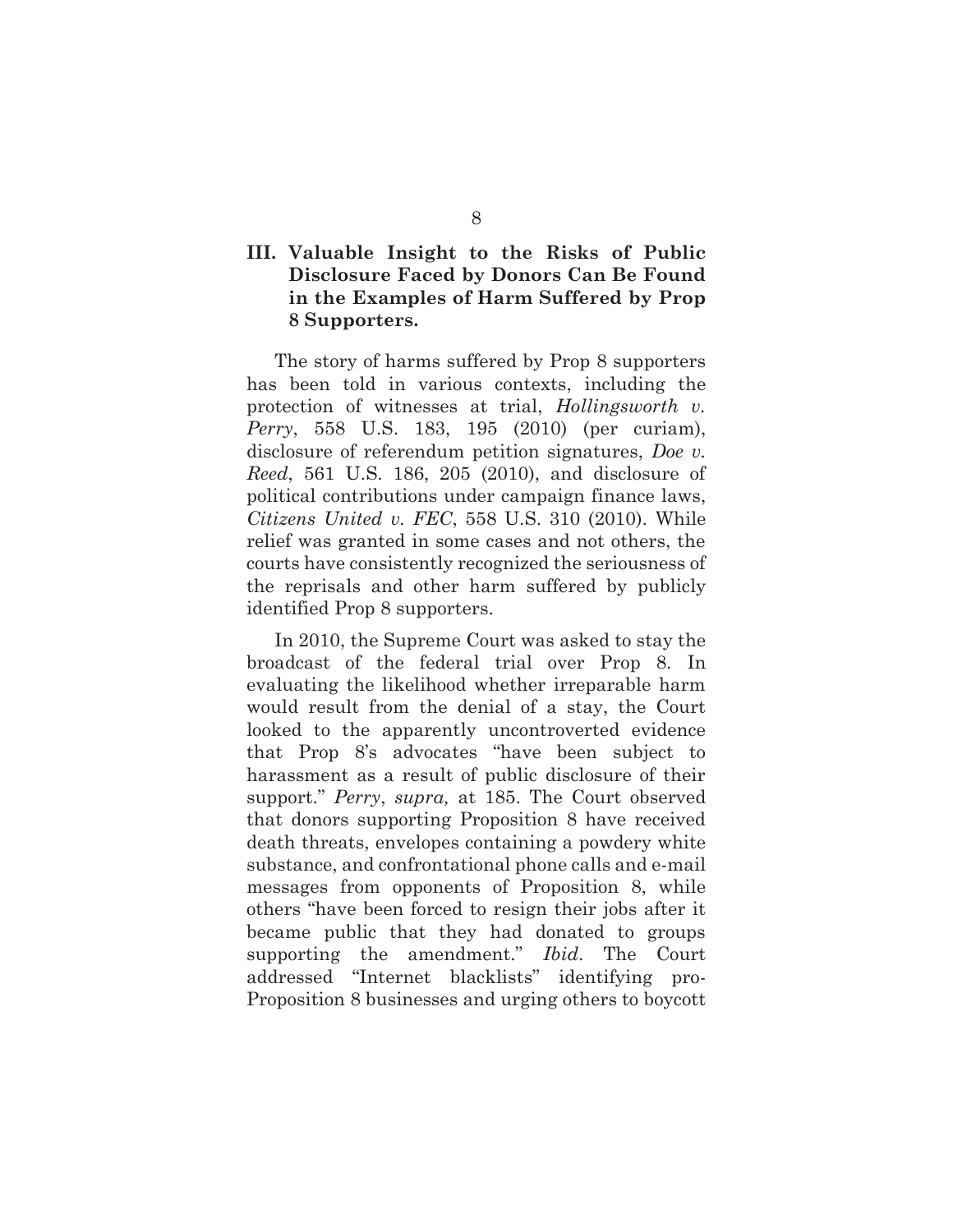them in retaliation, *ibid.*, and numerous instances of vandalism and physical violence against those identified as Proposition 8 supporters. *Id.* at 185-186. Noting that the fears of the pro-Prop 8 witnesses had been "substantiated . . . by citing incidents of past harassment" of known Prop 8 supporters, *id.* at 195, the Court concluded that a threat of irreparable harm had been demonstrated, in favor of granting the stay. *Id.* at 195-196.

### **IV. The Public Threats, Harassment, Intimidation, and Retaliation Faced by Donors of Controversial Organizations Are Real, Not Speculative.**

Especially in this age of high information, the vilification of individuals who take a public stand on controversial issues can be severe. The events surrounding Prop 8, in particular, created new awareness in the minds of many Americans about the genuine risk of harassment and reprisals faced by people and groups publicly identified with controversial social and political issues.

Of course, unfounded speculation, conclusory statements, fear, and uncertainty are insufficient. *Buckley*, 424 U.S. at 71-72. But, as shown by a substantial body of evidence, significant hostility, harassment, and reprisals frequently arise against those people and groups publicly identified with controversial issues. Although many incidents likely have gone unreported,<sup>5</sup> available sources help

<sup>5</sup> *See* Declaration of Sarah Troupis in Support of Defendant-Intervenors' Motion for a Protective Order at 4, *Perry v. Schwarzenegger*, 704 F. Supp. 2d 921 (N.D. Cal. 2010) (No. 3:09-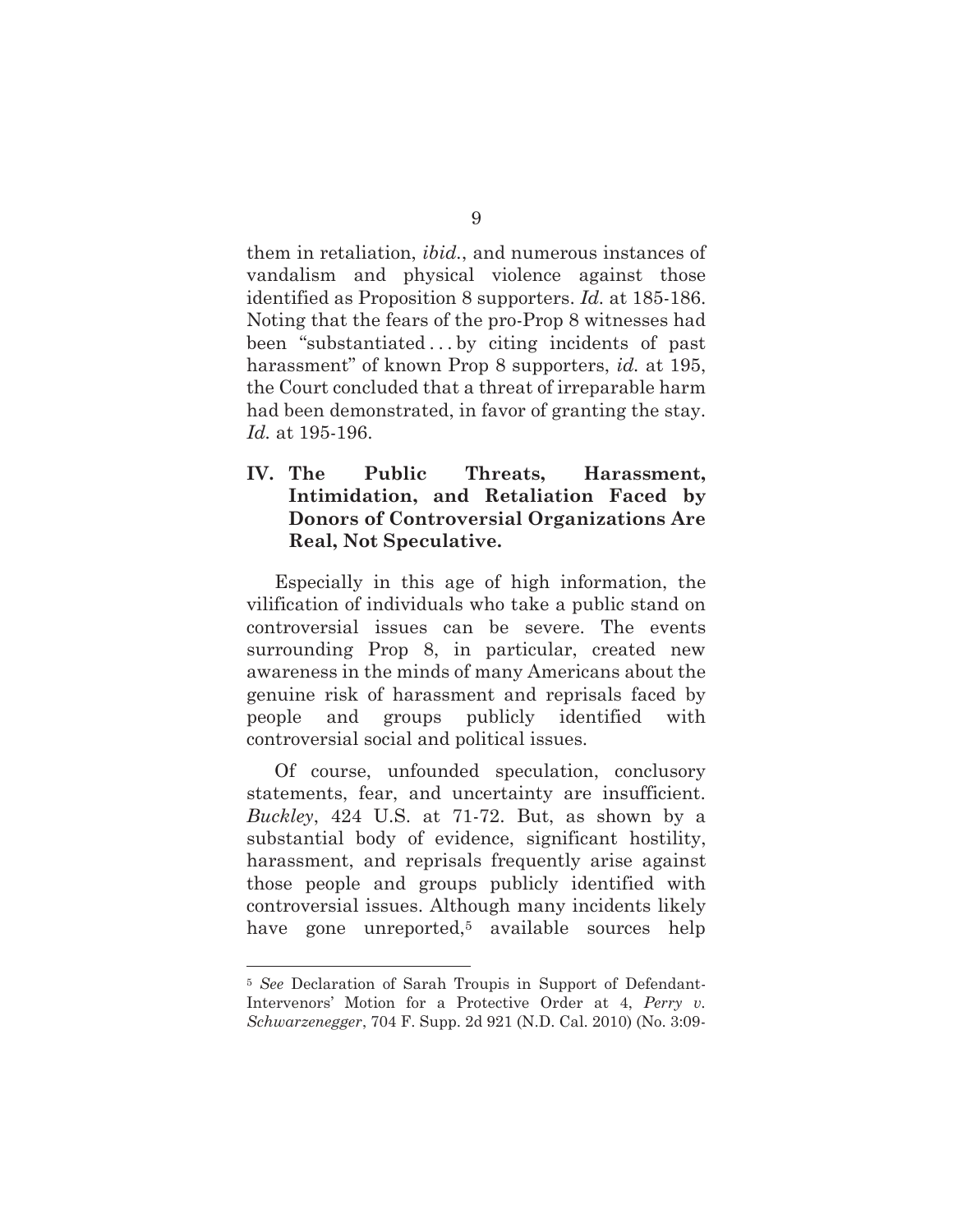illustrate what the New York Times has called the "ugly specter of intimidation" experienced by people who supported Prop 8,<sup>6</sup> as well as harassment and reprisals experienced by others outside California and in contexts other than Prop 8.

The Supreme Court has recognized that harassment and reprisals against donors are "cause for concern." *Citizens United*, 558 U.S. at 370 (referring to examples of "recent events in which donors to certain causes were blacklisted, threatened, or otherwise targeted for retaliation."). *See also* Reply Brief for Appellant at 28-29, *Citizens United*, 558 U.S. 310 (No. 08-205) (describing "widespread economic reprisals against financial supporters of . . . Prop 8" as an "unsettling consequence[ ] of disseminating contributors' names and addresses to the public through searchable websites").

Donors and other supporters of Prop 8 were "subject to wide-spread political reprisal, stalking, assault, intimidation, employment discrimination, economic and other forms of retaliation" and "organizations, including churches, that had supported the measure were attacked, vandalized, and targeted for revenge." Lynn D. Wardle, *The Judicial Imposition of Same-Sex Marriage: The Boundaries of Judicial Legitimacy and Legitimate Redefinition of Marriage*, 50 Washburn L.J. 79, 105 (2010). These real-world harms are well documented.

cv-2292-VRW) (asserting that fear of "further threats and harassment" deterred some individuals from submitting declarations in litigation).

<sup>6</sup> Brad Stone, *Prop 8 Donor Web Site Shows Disclosure Law Is 2- Edged Sword*, N.Y. Times, Feb. 8, 2009, at BU3.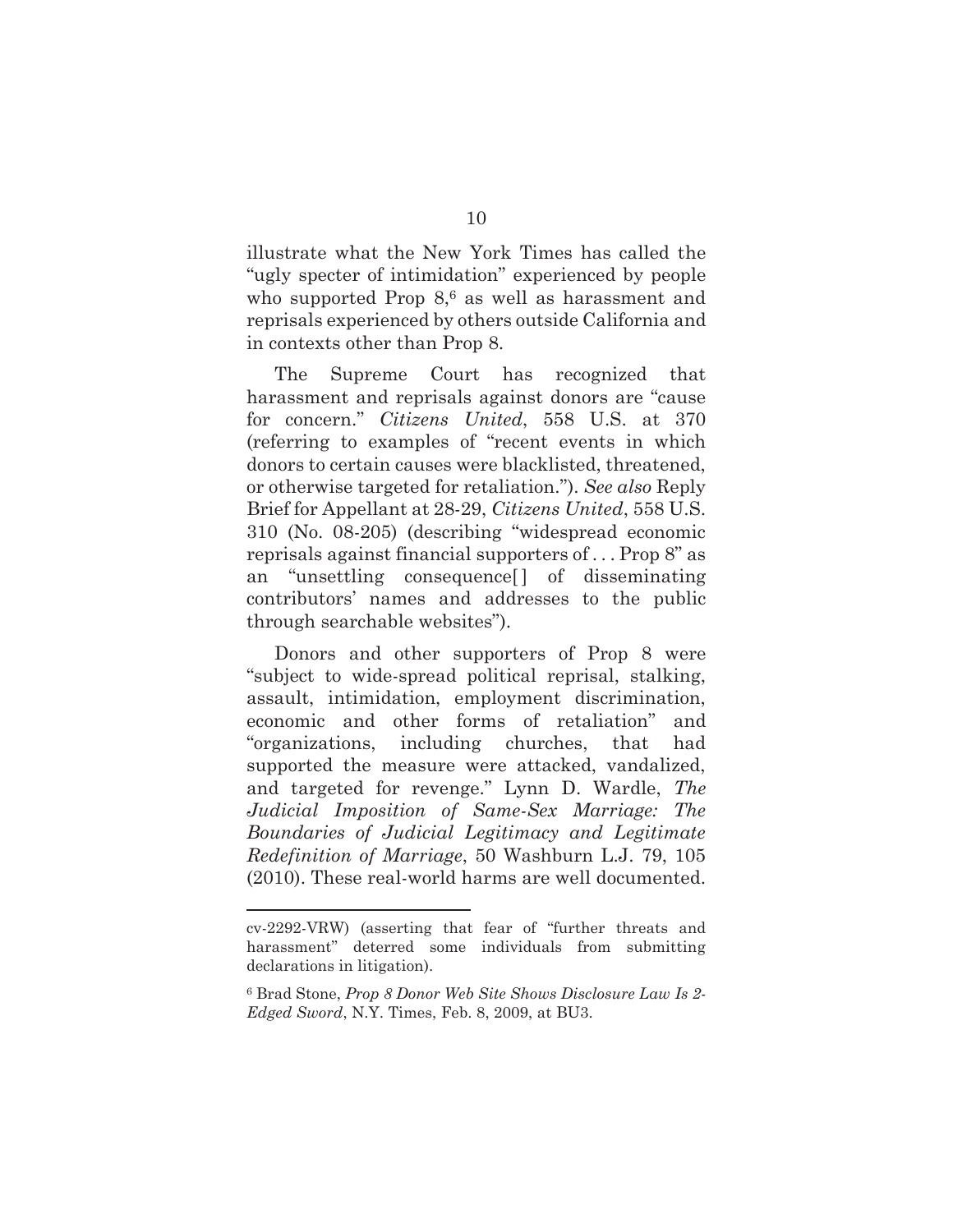*See, e.g.*, Brief of Amicus Curiae Institute for Marriage and Public Policy in Support of Defendant-Intervenors, *Perry v. Schwarzenegger*, 704 F. Supp. 2d 921 (N.D. Cal. 2010) (entire brief devoted to documenting harassment against people and groups that supported Prop 8); Petitioners' Brief at 2-7, 10- 11, *Doe v. Reed*, 561 U.S. 186 (No. 09-559); Reply Brief for Appellant at 28-29, *Citizens United*, 558 U.S. 310 (No. 08-205); Brief of the Institute for Justice as Amicus Curiae in Support of Petitioners at 17-18, *Doe v. Reed*, 561 U.S. 186 (No. 09-559); Brief of Amicus Curiae Alliance Defense Fund in Support of Appellant at 17-22, *Citizens United*, 558 U.S. 310 (No. 08-205); Cleta Mitchell, *Donor Disclosure: Undermining the First Amendment*, 96 Minn. L. Rev. 1755, 1760-61 (2012) (stating that "evidence of the harassment campaign against donors to Proposition 8" was "extensive" and "widespread").

### **1. Vandalism**

Harassment against Prop 8 supporters included acts of vandalism to their homes and other property, *see, e.g.*, Thomas M. Messner, *The Price of Prop 8*, Heritage Foundation Backgrounder, No. 2328, at 3-4 & nn.8, 12, 15, 17-18 (Oct. 22, 2009), http://s3. amazonaws.com/thf\_media/2009/pdf/bg2328.pdf; as well as to cars and other vehicles, *see id.* at 3 & nn.9- 12, 15-16. In one example, a household that supported Prop 8 had the words "Bigots live here" painted on the window of an SUV parked in front of their home. *See*  Matthai Kuruvila, *Mormons Face Flak for Backing Prop. 8*, S.F. Chron. (Oct. 27, 2008), https://www.sfgate.com/bayarea/article/Mormonsface-flak-for-backing-Prop-8-3264077.php.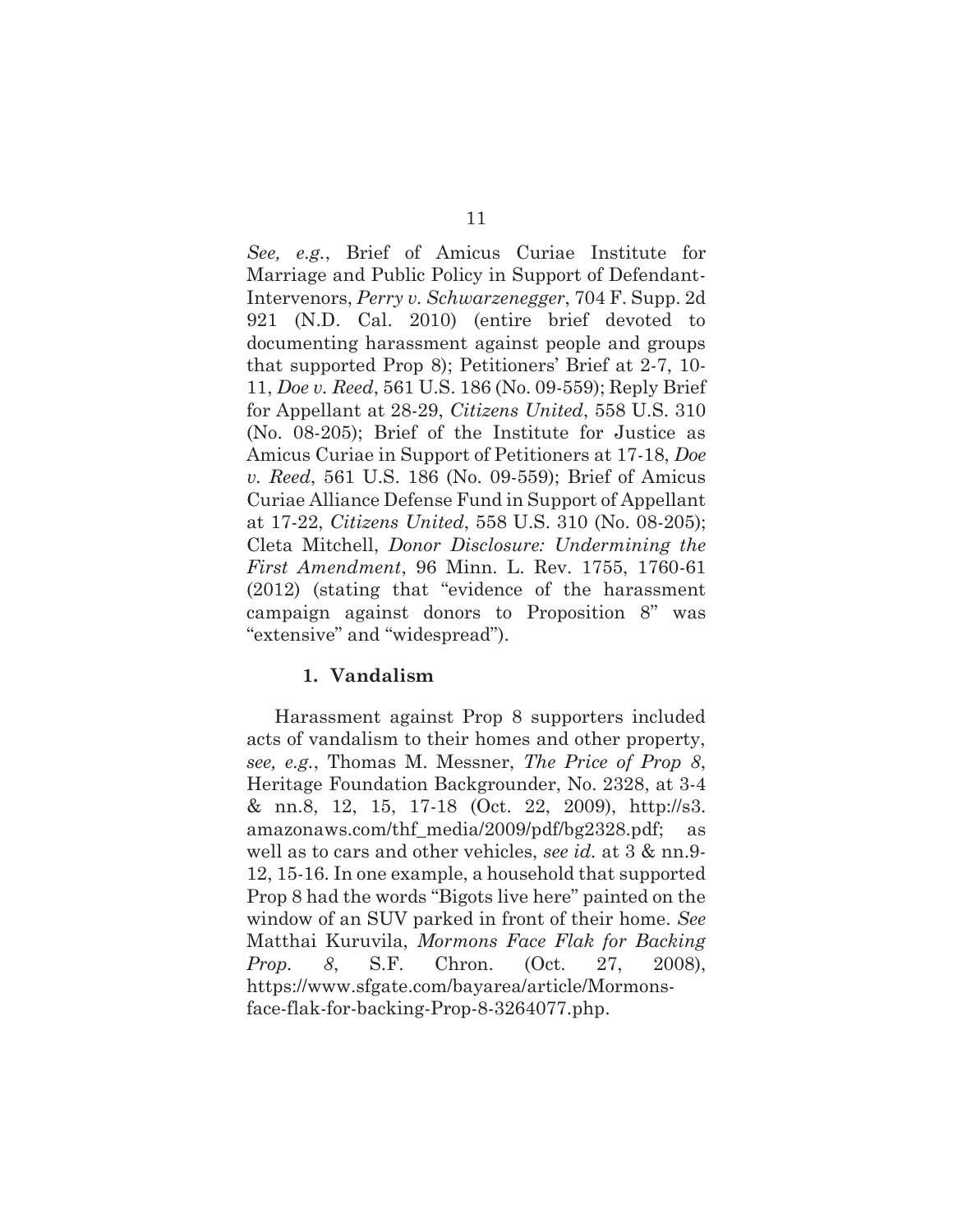In the days after Prop 8 passed, many houses of worship, including Mormon Church buildings, were also vandalized. *See* Jennifer Garza, *Feds Investigate Vandalism at Mormon Sites*, Sacramento Bee (Nov. 14, 2008). *See also* Chelsea Phua, *Mormon Church in Orangevale Vandalized in Wake of Prop. 8 Vote*, Sacramento Bee (Nov. 9, 2008).

#### **2. Death Threats**

Prop 8 supporters have also been targeted with death threats. One such email threat against the mayor of Fresno stated, "Hey Bubba, you really acted like a real idiot at the Yes of [sic] Prop 8 Rally this past weekend. Consider yourself lucky. If I had a gun I would have gunned you down along with each and every other supporter." The email continued, "Anybody who had a yes on Prop 8 sign or banner in front of their house or bumper sticker on the car in Fresno is in danger of being shot or firebombed." John-Thomas Kobos, *Proposition 8 Email Threats*, KFSN-TV (Nov. 7, 2008), https://abc30.com/archive/ 6494921. *See also* Complaint, *ProtectMarriage.com — Yes on 8 v. Bowen,* Case No. 2:09–cv–00058–MCE– DAD (E.D. Cal. 2009), ¶ 31.

The New York Times also reported that donors to groups supporting Prop 8 received death threats. Brad Stone, *Prop 8 Donor Web Site Shows Disclosure Law Is 2-Edged Sword*, N.Y. Times, Feb. 8, 2009, at BU3. An official proponent of Prop 8 reported he was "threatened to be killed" and "told to leave the country." Declaration of Hak-Shing William Tam in Support of Defendant-Intervenors' Motion for a Protective Order at 4, *Perry v. Schwarzenegger*, 704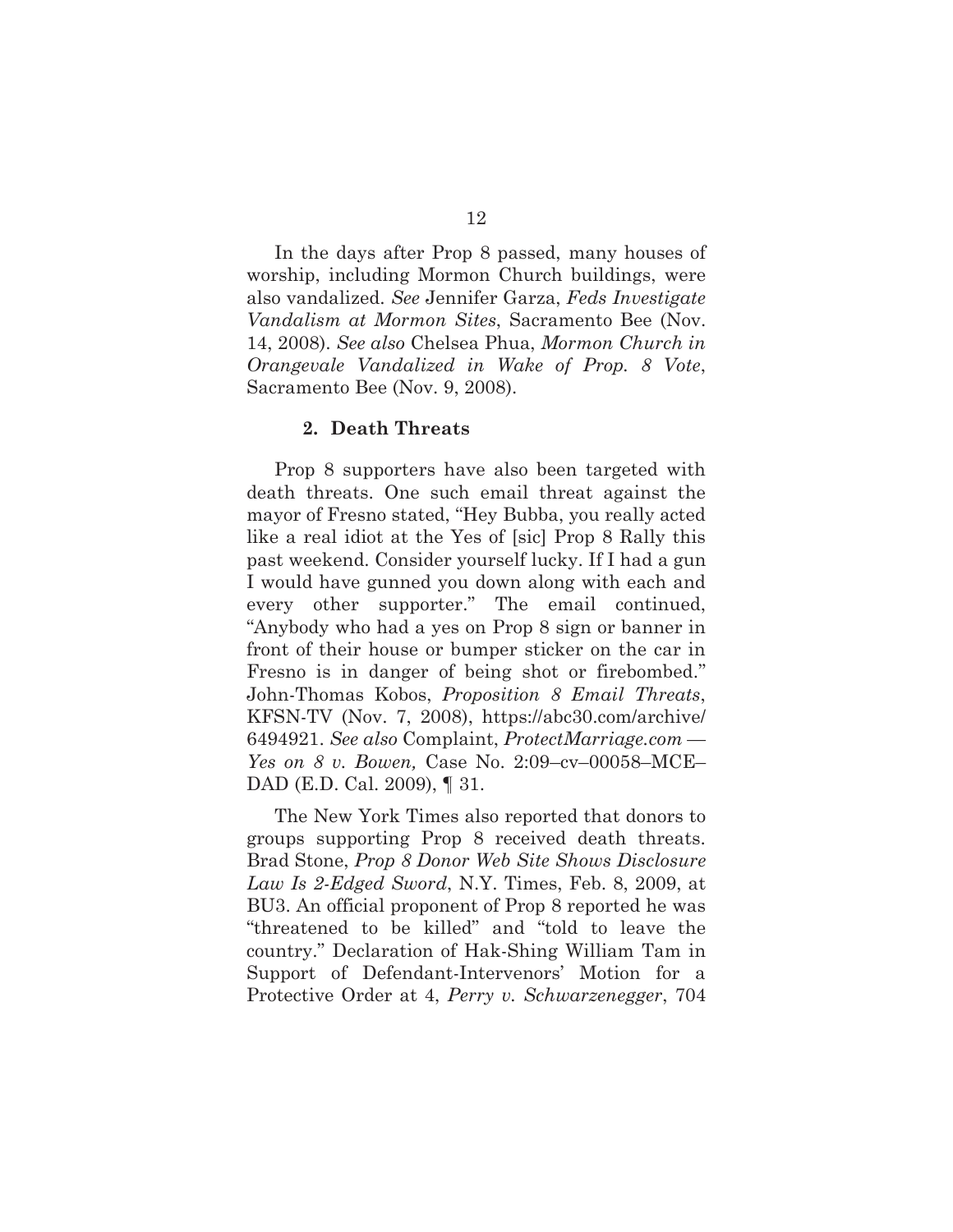F. Supp. 2d 921 (N.D. Cal. 2010) (No. 3:09-CV-2292- VRW).

Newsweek, in a story about harassment involving Referendum 71 (a controversial Washington State ballot measure), described an Internet post that stated, "I advocate using violence against the property of ALL of those who are working tirelessly to HURT my family; starting with churches and government property . . . any NORMAL man would be driven to get a gun and kill those who tried such evil cruelty against his loved ones." Krista Gesaman, *Threats, Legal Action in Washington's Gay-Marriage Debate,* Newsweek (Sept. 8, 2009), https://www. newsweek.com/threats-legal-action-washingtons-

gay-marriage-debate-211642. The posting specifically named the campaign manager for one of the groups supporting Referendum 71, who then "received many harassing and threatening emails," Plaintiffs' Renewed Notice of Motion and Motion for Protective Order at 8, *Doe v. Reed*, 823 F. Supp. 2d 1195 (No. 3:09-cv-05456-BHS), including one email from an individual who "stated that he hoped that [the campaign manager and his wife] would have to watch [their] daughters being molested and raped," Plaintiffs' Response to Defendants' Motion for Summary Judgment Ex. 13, at ¶ 4, *Doe v. Reed*, 823 F. Supp. 2d 1195 (No. 3:09-cv-05456-BHS).

In 2009, shortly after Maine voters approved a ballot measure to overturn same-sex marriage legislation adopted by the state legislature, the headquarters of a group that had supported the ballot measure received a voicemail stating, " 'You will be dead. Maybe not today, not tomorrow. But soon you'll be dead.'" *Threats Made Against Gay Marriage*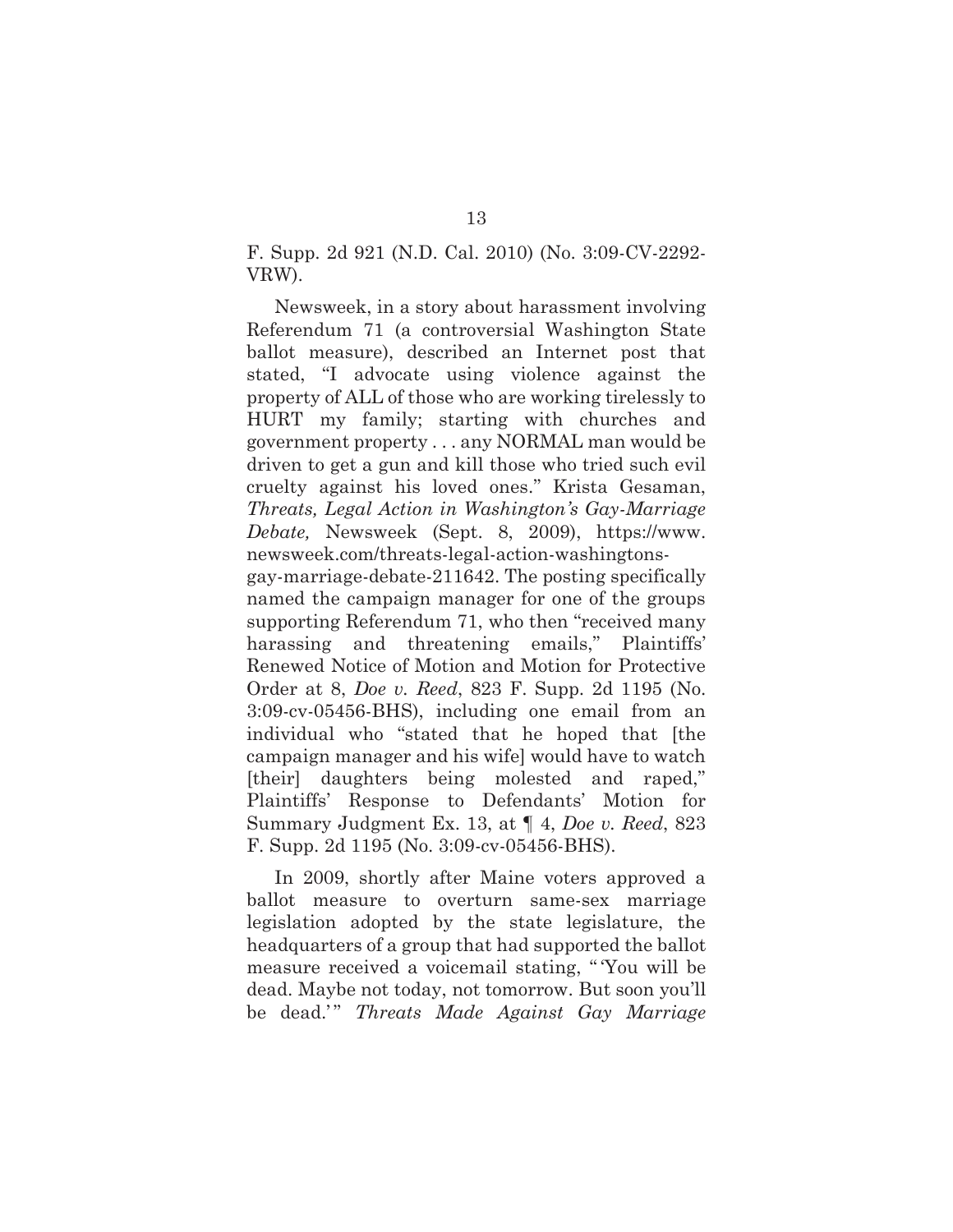*Opponents in Maine*, Bangor Daily News (Nov. 9, 2009), https://bangordailynews.com/2009/11/09/poli tics/threats-made-against-gay-marriage-opponentsin-maine.7

#### **3. Physical Violence**

Other incidents of retaliation against Prop 8 supporters involved actual, personal physical violence. For example, a Prop 8 supporter who was distributing campaign signs was taken to the hospital for 16 stitches after being punched in the face by someone attempting to take and destroy the signs. *Attack Outside of Catholic Church Part of 'Wave of Intimidation,' Says Yes on 8*, Catholic News Agency (Oct. 15, 2008), https://www.catholicnewsagency.com/ news/attack\_outside\_of\_catholic\_church\_part\_of\_wa ve of intimidation says yes on 8.8

Supporters holding signs and distributing materials were "victims of physical assaults such as being spat upon and having hot coffee thrown on them by passengers in passing automobiles." Declaration of

<sup>7</sup> *See also*, *Question 1 Backers Receive Death Threats, Former Homosexual Leader Says They Should Not Live in Fear*, Catholic News Agency (Nov. 16, 2009), https://www.catholicnews agency.com/news/question\_1\_backers\_should\_not\_live\_in\_fear\_ after death threats former homosexual leader says (reporting same death threat with slightly different wording and also reporting second death threat).

<sup>8</sup> *See also* Seth Hemmelgarn, *Prop 8 Fight Gets Ugly on Both Sides*, Bay Area Reporter (Oct. 16, 2008), https://www.ebar.com/ index.php?ch=news&sc=&sc3=&id=239406&pf=1; and *Prop. 8 Supporter Allegedly Attacked in Modesto*, KCRA TV (Oct. 15, 2008), https://www.nbcbayarea.com/news/politics/Prop\_8\_Supp orter\_Allegedly\_Attacked\_In\_Modesto.html.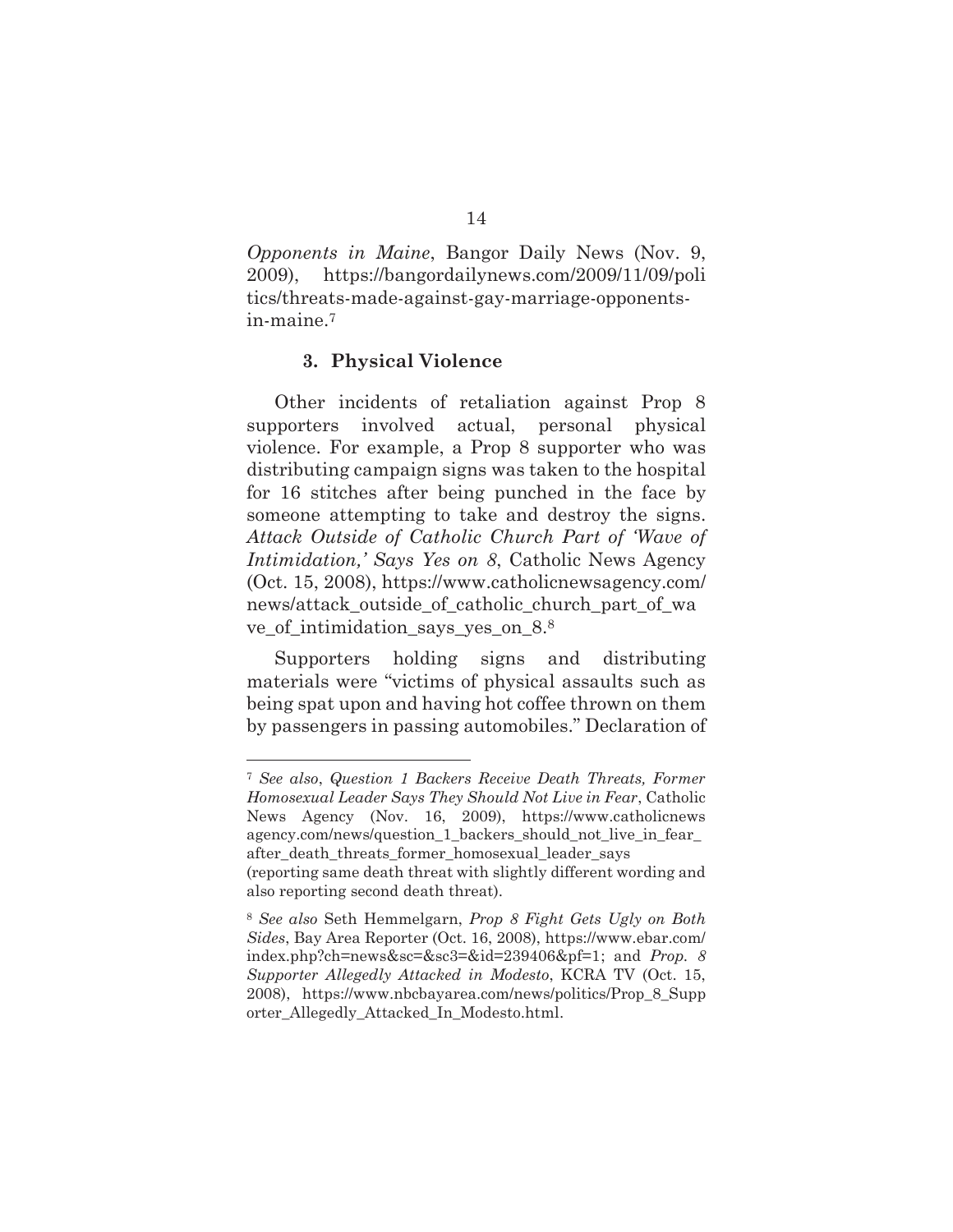Ronald Prentice in Support of Defendant-Intervenors' Motion for a Protective Order at 4, *Perry v. Schwarzenegger*, 704 F. Supp. 2d 921 (N.D. Cal. 2010) (No. 3:09-cv- 2292-VRW). In another incident, an elderly woman was spit at while protestors knocked out of her hands and stomped on a cross she carried. *The Price of Prop 8*, *supra*, at 10 & nn.80-83. And a small group of Christians were harassed to the point of requiring police protection when an angry crowd apparently took them for Prop 8 supporters. *The Price of Prop 8*, *supra*, at 10 & nn.84-88.

#### **4. Destruction of Livelihood**

In addition, there have been numerous reports of "widespread economic reprisals." Reply Brief for Appellant at 28-29, *Citizens United*, 558 U.S. 310 (No. 08-205). Employers of Prop 8 supporters have been targeted, resulting in some of them having to resign, take a leave of absence, or otherwise lose professional opportunities. *See* Opinion, *Prop. 8 – Boycott, or Blacklist?*, L.A. Times (Dec. 10, 2008), https://www.latimes.com/news/opinion/editorials/laed-boycott10-2008dec10,0,2703213.story (stating that "postelection boycott efforts" by "defenders of samesex marriage" escalated into "a vengeful campaign against individuals who donated" in support of Prop 8, "usually in the form of pressure on their employers").9

<sup>9</sup> *See* additional sources in *The Price of Prop 8*, *supra*, at 11 & nn.89-97, and incidents occurring long after Prop 8 vote at Phillip Matier and Andrew Ross, *Prop. 8 Aid Puts Paramount Board Member on Hold*, S.F. Chron. (Jan. 20, 2010), https://www.sfgate.com/bayarea/matier-ross/article/Prop-8-aidputs-Paramount-board-member-on-hold-3202211.php (report-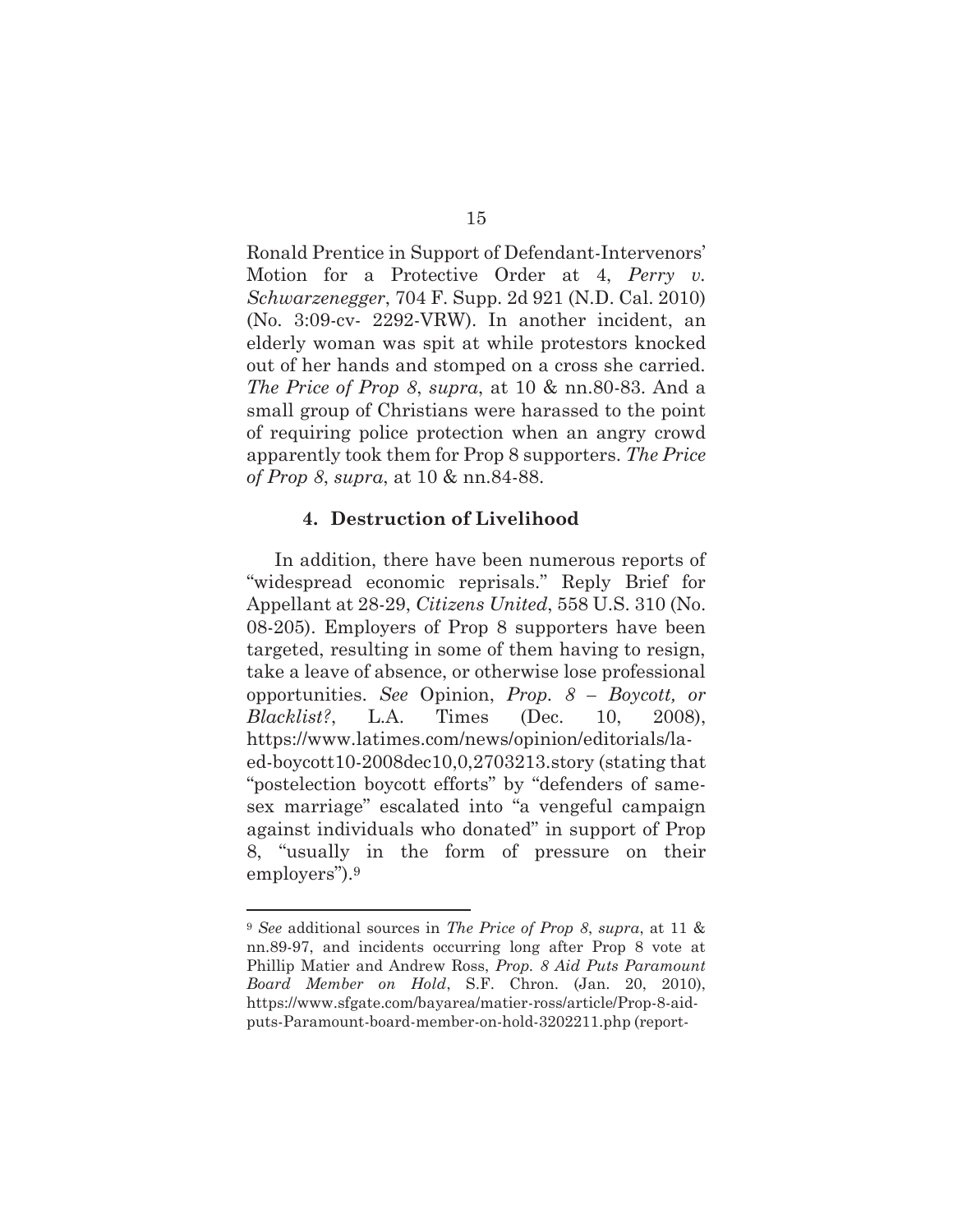In another example, a high-level staff member of the U.S. Olympic Team was pressured to resign based on criticism involving his support of Prop 8. Juliet Macur, *Facing Criticism, U.S. Official Quits*, N.Y. Times (May 6, 2011), https://www.nytimes.com/ 2011/05/07/sports/olympics/07usoc.html. The director of the nonprofit California Musical Theater gave \$1,000 to support the initiative; he was forced to resign after artists complained to his employer. John R. Lott Jr. and Bradley Smith, *Donor Disclosure Has Its Downsides*, Wall Street Journal (Dec. 26, 2008), https://web.archive.org/web/20150105005625/www. wsj.com/articles/SB123025779370234773. And the director of the Los Angeles Film Festival was forced to resign after it was reported he gave \$1,500 to Prop 8 and opponents threatened to boycott and picket the next festival. *Ibid.*

In Washington, D.C., a university placed one of its top employees on administrative leave simply for signing a petition to allow Maryland voters to vote on the question of marriage directly. *See, e.g.*, Angela McCaskill, *Gallaudet University Chief Diversity Officer, Placed on Leave for Signing Anti-Gay Marriage Petition,* Huffington Post (Oct. 18, 2012), https://www.huffpost.com/entry/angela-mccaskillgallaudet-gay-marriage-petition\_n\_1955814.html. After the petition signatures were posted online, a faculty colleague reportedly saw the signature and submitted a complaint to the university's president asking for disciplinary action against the employee.

ing that donation to Prop 8 "appears to have cost" the donor "his seat on the board that oversees Oakland's historic Paramount Theatre").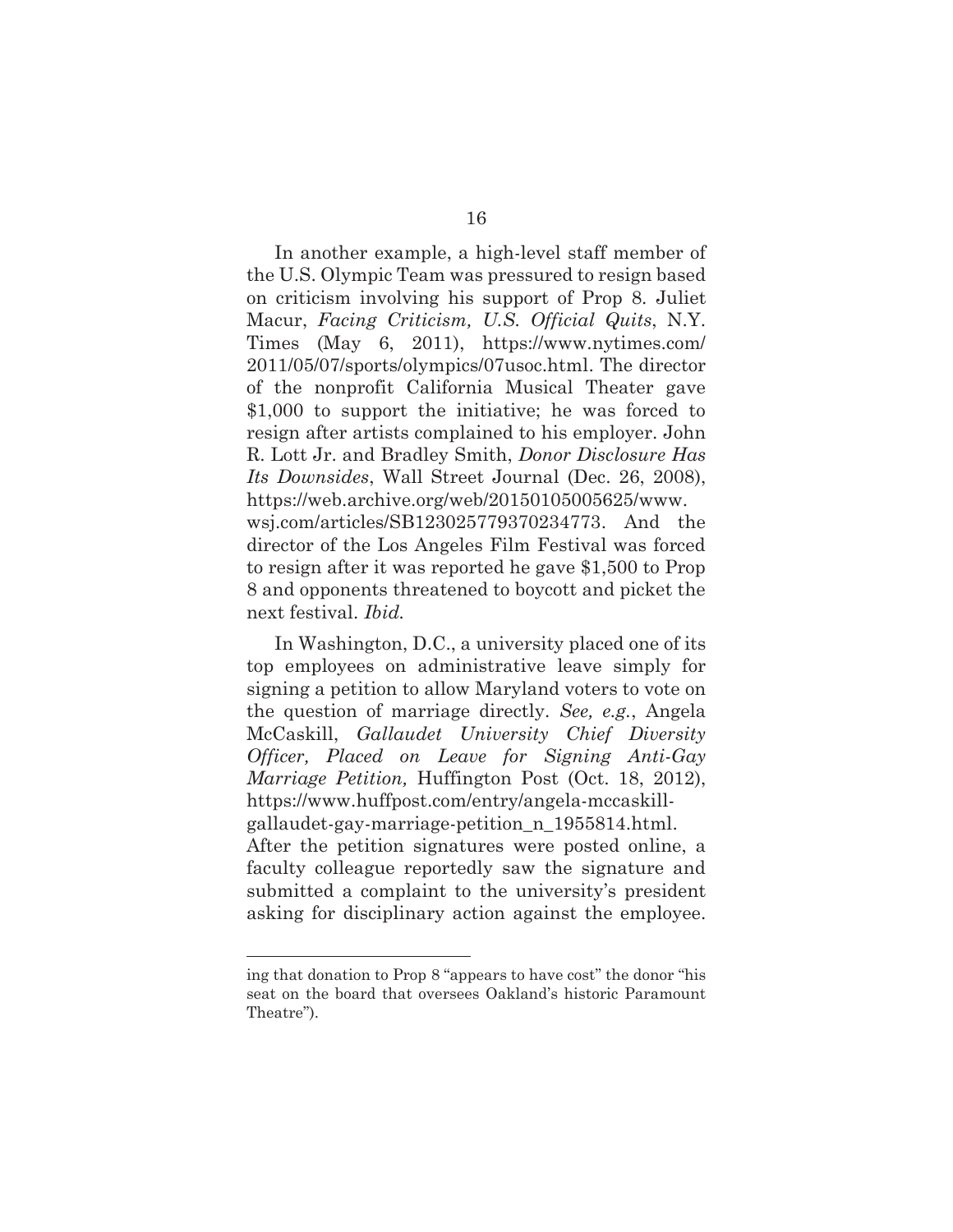*See* Dominique Ludvigson, Opinion, *Marriage Debate: Reason to Worry About Free Speech and Religious Freedom*, St. Paul Pioneer Press (updated Nov. 11, 2015), https://www.twincities.com/2012/10/28/ dominique-ludvigson-marriage-debate-reason-toworry-about-free-speech-and-religious-freedom. The employee was later vindicated, but the university took nearly three months to reinstate her employment. *Angela McCaskill Reinstated: Gallaudet University Diversity Officer Returns Three Months After Signing Anti-Gay Marriage Petition*, Huffington Post (Jan. 8, 2013), https://www.huffpost.com/entry/ angela-mccaskill-reinstated-gallaudet\_n\_2432838.

Evidence of harm to those who supported Prop 8 has persisted, even years after its adoption: "Just days after taking the job, Brendan Eich has resigned as chief executive of Mozilla, the maker of Firefox, after coming under fire for his 2008 support of Proposition 8." Salvador Rodriguez, *Mozilla CEO Brendan Eich resigns under fire for supporting Prop. 8*, L.A. Times (Apr. 3, 2014), https://articles.latimes. com/2014/apr/03/business/la-fi-tn-mozilla-ceo-resigns -under-fire-prop-8-20140403. The JavaScript founder was forced to resign "after he came under sharp criticism for donating \$1,000 to a campaign that supported Proposition 8." *Id.* 

### **5. Harassment in the Workplace**

"[S]everal donors" to Prop 8 allegedly "had . . . their employees harassed, and ... received hundreds of threatening emails and phone calls." Declaration of Frank Schubert in Support of Defendant-Intervenors' Motion for a Protective Order at 6, *Perry v.*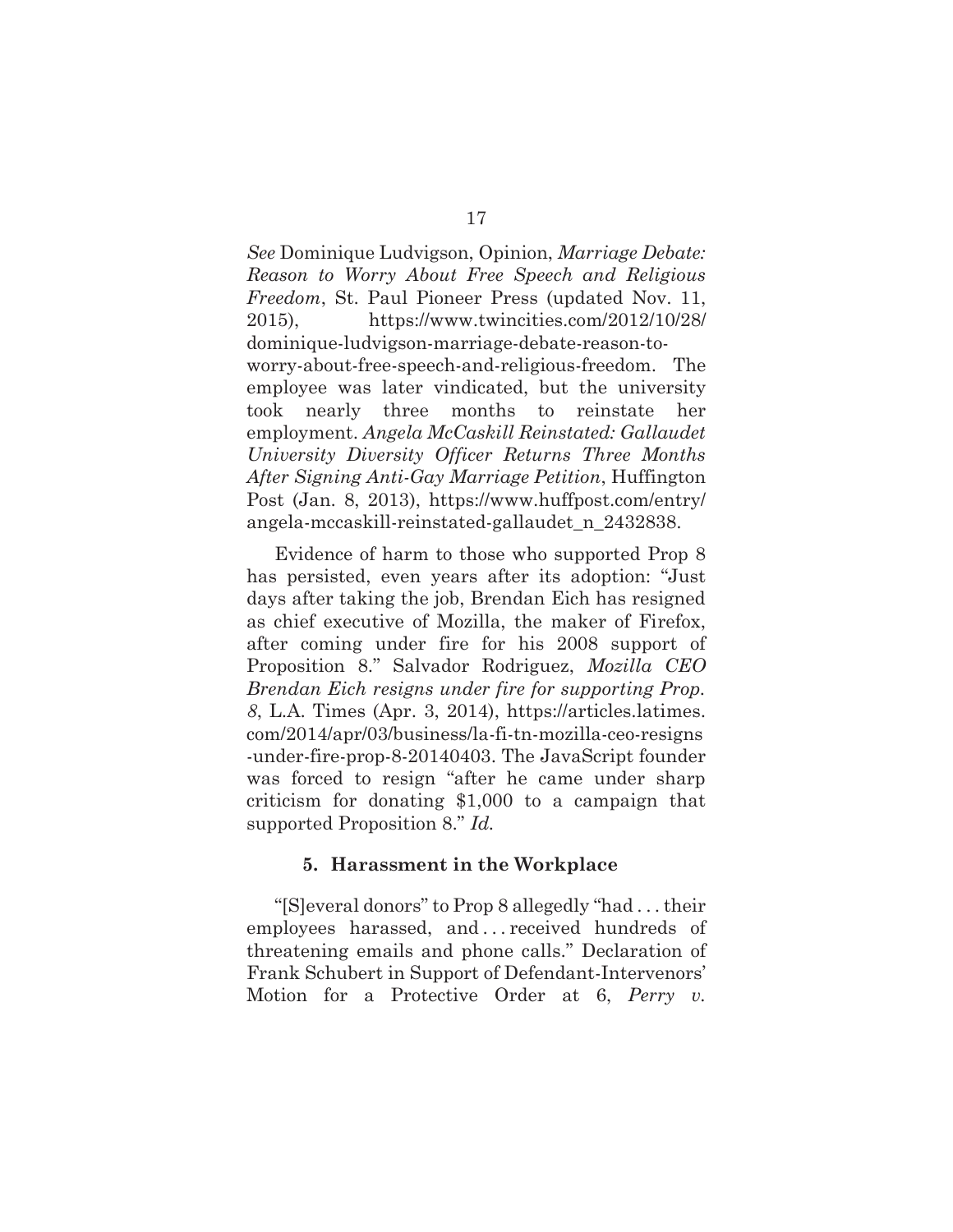*Schwarzenegger*, 704 F. Supp. 2d 921 (N.D. Cal. 2010) (No. 3:09-cv-02292VRW).

For example, a woman who had managed her popular, family-owned restaurant for 26 years was forced to resign after it was made public that she gave \$100 to Prop 8, because "throngs of [angry] protesters" repeatedly arrived at the restaurant and "shout[ed] 'shame on you' at customers." Steve Lopez, *Prop. 8 Stance Upends Her Life*, Los Angeles Times (Dec. 14, 2008), https://articles.latimes.com/2008/dec/ 14/local/me-lopez14. The police even had to "arriv[e] in riot gear one night to quell the angry mob" at the restaurant. "I've almost had a nervous breakdown. It's been the worst thing that's ever happened to me," she said. *Ibid.*

While boycotting businesses over corporate practices or positions is an accepted and time-honored American political tactic, punishing employers because of their employees' personal political viewpoints is a very different, troubling tactic that betrays a raw desire to suppress a particular viewpoint under threat of losing one's very livelihood.

**V. The Ninth Circuit Failed to Consider the Severe Harm Suffered by Prop 8 Supporters in Assessing the Grave Risks of Disclosure Facing Petitioners and Their Donors.** 

All of the above examples of retaliation and harm inflicted upon supporters of Prop 8 were provided to the Ninth Circuit by way of amicus briefs filed by the Defense Fund in those proceedings. Notably, in addressing the "actual burden" on First Amendment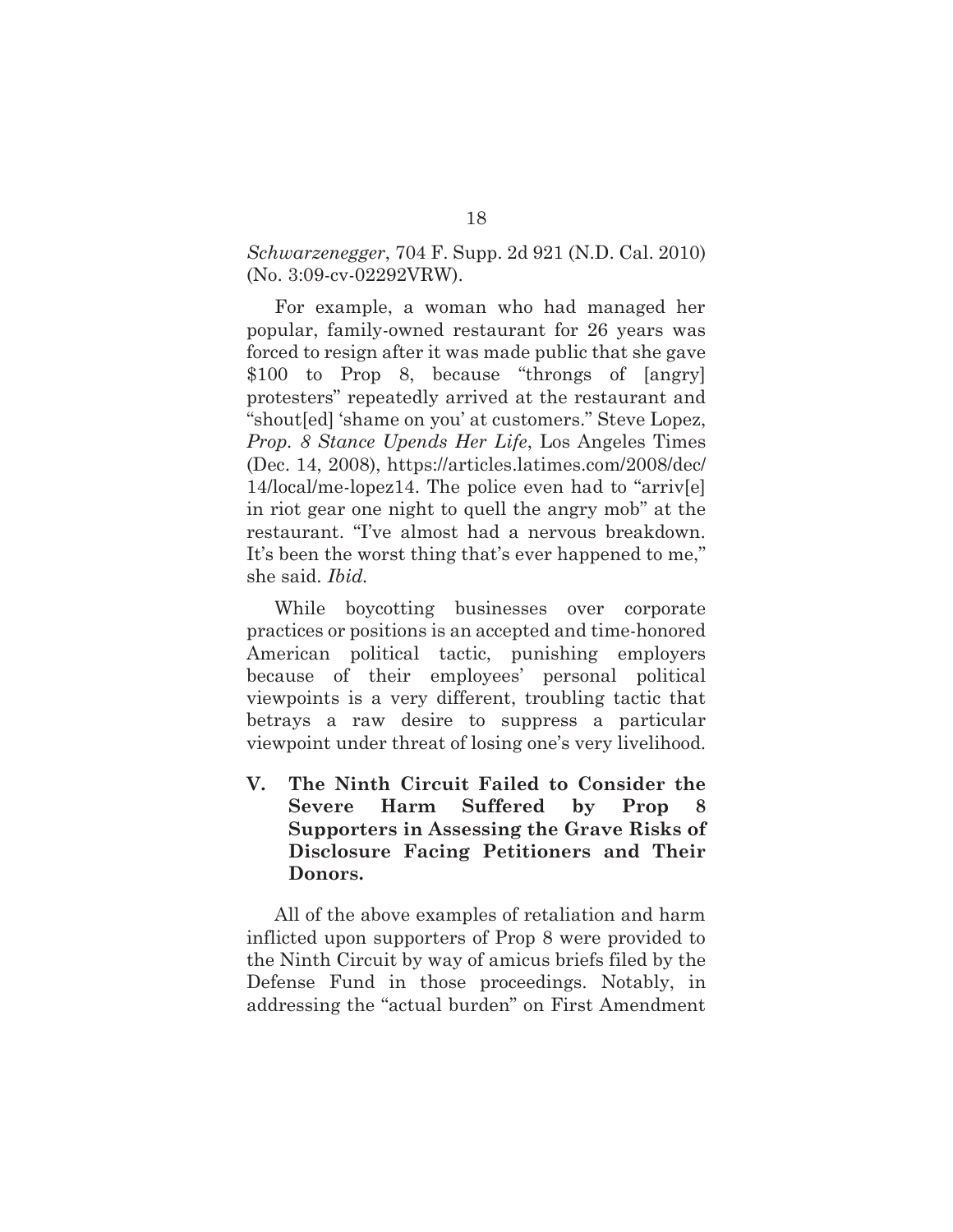rights created by mandated blanket disclosure of unredacted Schedule B donor information to the Attorney General, the Ninth Circuit acknowledged that the plaintiffs were not necessarily limited to their own experiences in producing evidence to show "a reasonable probability that the compelled disclosure of personal information will subject them to threats, harassment, or reprisals from either Government officials or private parties," and confirmed that evidence of retaliation suffered by supporters of "similar organizations" can also be probative as well. AFPF App. 24a, n.4.

But on the question of whether disclosure of confidential Schedule B information to the Attorney General is likely to subject the Petitioners' donors to threats, harassment, and reprisal, the panel's review of the evidence was quite narrow and certainly did not reach beyond Petitioners' first-hand experiences. Also, although the panel conceded that the "evidence undeniably shows that some individuals publicly associated with the Foundation have been subjected to threats, harassment or economic reprisals," AFPF App. 31, that evidence was largely discounted on grounds that it "pertains to individuals who are publicly identified with a number of controversial activities or organizations, making it difficult to assess the extent to which the alleged harassment was caused by a connection to the Foundation . . . in particular." AFPF App. 31, n.6. Finding those uncertainties to be insurmountable, and considering *none* of the examples (both presented at trial and via amicus briefs) regarding the experiences of financial supporters of other similar organizations, the panel found no evidence that public disclosure of Schedule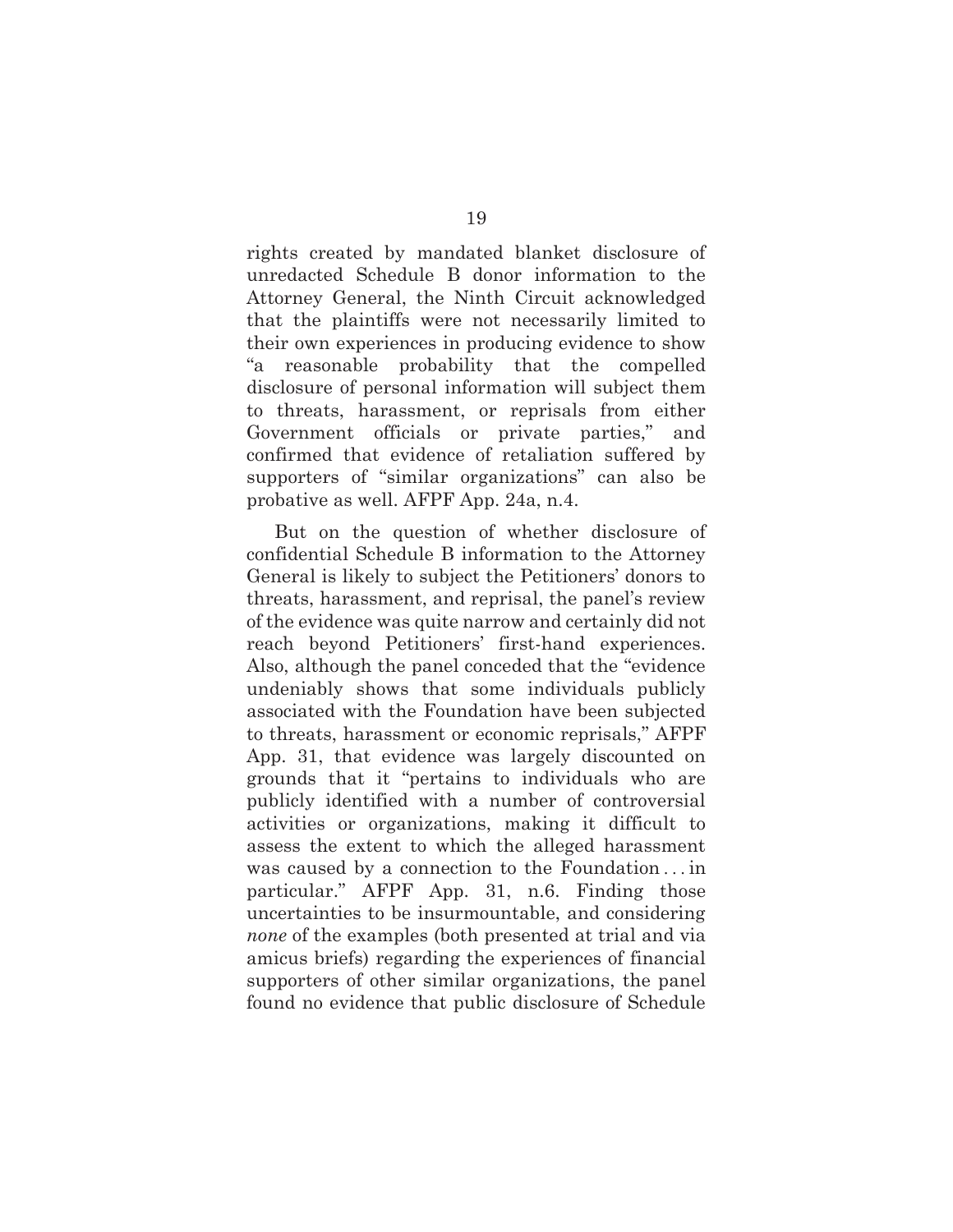B information would likely subject Petitioner's contributors, in particular, to retaliation. AFPF App. 34.

#### **CONCLUSION**

The real harms suffered by AFPF and the Law Center (as well as amicus Defense Fund) and their donors are not unique or isolated. The testimony of experts at trial, the shared experiences of other charities, and common sense inform the conclusion that all nonprofit organizations who maintain confidential donor information (especially those that engage in controversial public issues, no matter what end of the political spectrum) are exposed to the same public threats, harassment, intimidation, and retaliation, much of which is today enabled by information technology that wasn't even imagined at the time of *NAACP v. Alabama*.

The outcome of this case has real consequences. It is inevitable that people *will* suffer tangible harm if the California Attorney General's unlawful practice is allowed to stand. The petitions for writs of certiorari should be granted on this issue of exceptional importance.